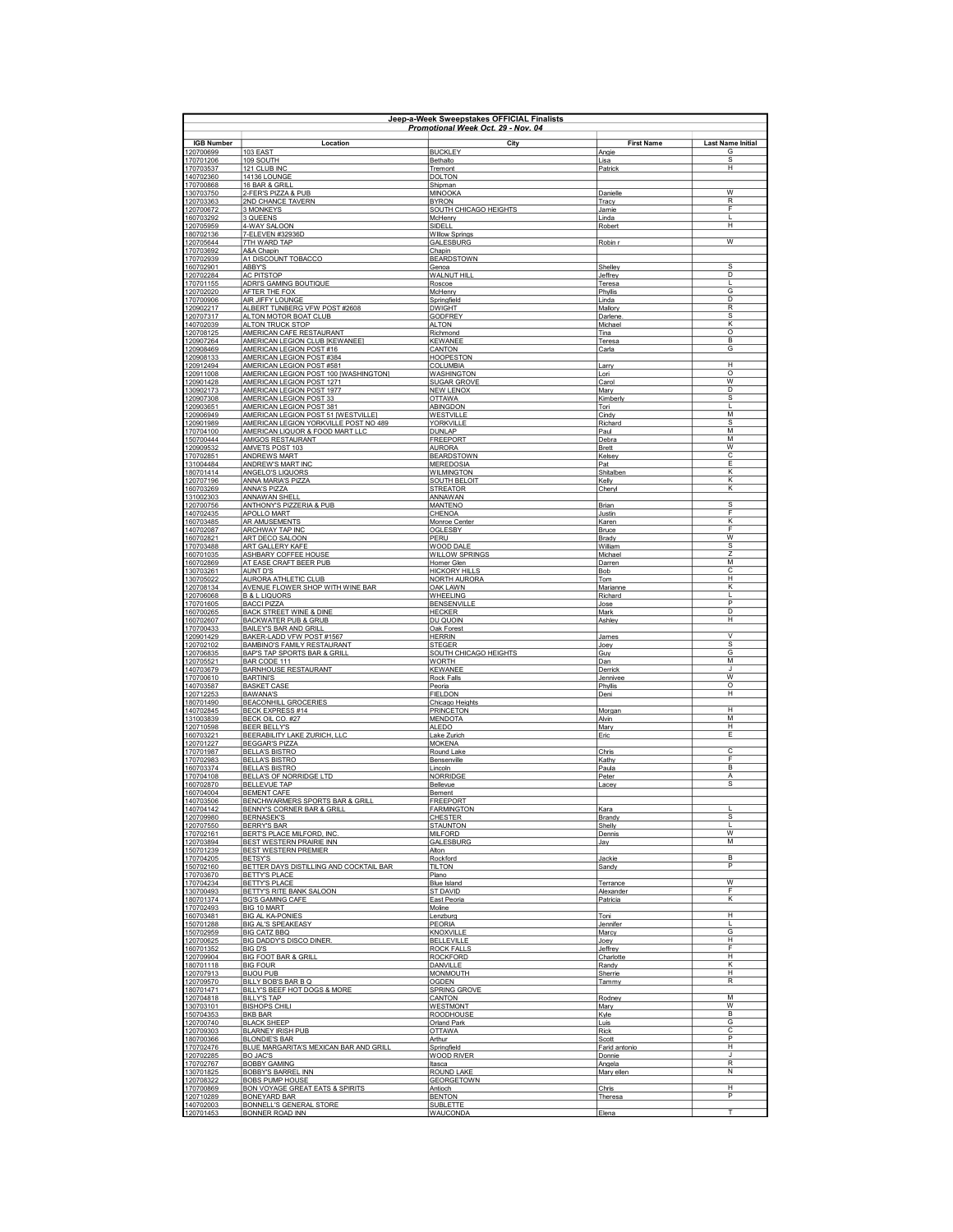| Jeen-a-Week Sweenstakes OFFICIAL Finalists<br>Promotional Week Oct. 29 - Nov. 04 |                                                                                      |                                            |                      |                                   |  |
|----------------------------------------------------------------------------------|--------------------------------------------------------------------------------------|--------------------------------------------|----------------------|-----------------------------------|--|
| <b>IGB Number</b>                                                                | Location                                                                             | City                                       | <b>First Name</b>    | <b>Last Name Initial</b>          |  |
| 180701641<br>130702260                                                           | BONNIE'S DINING & BANQUETS<br><b>BOONDOCKS</b>                                       | <b>WILLOW SPRINGS</b><br>GILMAN            | Staci                | W                                 |  |
| 170702961                                                                        | BOONE'S FIREHOUSE, LLC                                                               | Rankin                                     |                      |                                   |  |
| 170700339<br>140704332                                                           | <b>BORDERLINE</b><br><b>BOTTOMS UP</b>                                               | La Salle<br><b>EAST PEORIA</b>             | Chris<br>Marta       | $\overline{z}$<br>н               |  |
| 130702092<br>120700274                                                           | <b>BRASS KEY LOUNGE</b><br>BREAKERS SALOON & EATERY                                  | <b>EAST PEORIA</b><br>OREGON               | Kelly<br>Phyllis     | G<br>Н                            |  |
| 130702361                                                                        | <b>BRICKHOUSE</b>                                                                    | <b>MANLIUS</b>                             | Amy                  | -S<br>P                           |  |
| 160701152<br>140700642                                                           | <b>BRIDGEVIEW LIQUORS</b><br><b>BRONZE EAGLE PUB</b>                                 | <b>BRIDGEVIEW</b><br><b>LYONS</b>          | Robert<br>Richard    | s                                 |  |
| 120705187<br>170701221                                                           | <b>BROTHERS PUB LLC</b><br><b>BROWN ONION PUB</b>                                    | SHEFFIELD<br>Steger                        | Judv<br>Sharon       | F<br>$\overline{\text{c}}$        |  |
| 180701759                                                                        | <b>BR'S PLACE</b>                                                                    | Maquon                                     | Marilyn              | $\overline{s}$                    |  |
| 120704367<br>170700110                                                           | <b>BRUNSWICK BAR</b><br><b>BUCKLEY'S GAMING CAFE</b>                                 | WESTVILLE<br>Oaden                         | Dan<br>Brian         | $\overline{R}$<br>$\overline{R}$  |  |
| 120701388<br>170703317                                                           | <b>BUCK'S PIT STOP</b><br><b>BUDA BAR</b>                                            | <b>HODGKINS</b><br><b>BUDA</b>             | Phyllis<br>Kenny     | s<br>E                            |  |
| 170700417                                                                        | <b>BUDDE'S</b>                                                                       | GALESBURG                                  | John                 | $\mathsf{R}$                      |  |
| 120704364<br>170702938                                                           | <b>BUD'S BAR</b><br><b>BUFFALO WILD WINGS</b>                                        | RANTOUL<br>Jacksonville                    | Glen                 | C                                 |  |
| 170703065                                                                        | <b>BUFFALO WILD WINGS</b>                                                            | Pekin                                      |                      |                                   |  |
| 120712539<br>130702731                                                           | <b>BULL DOG INN</b><br><b>BUNKHOUSE</b>                                              | <b>EMDEN</b><br><b>BUNKER HILL</b>         | Valerie              | L                                 |  |
| 170702579<br>120700419                                                           | <b>BUNK'S PLACE</b><br><b>BURNZEES</b>                                               | <b>HARVARD</b><br><b>BRIMFIELD</b>         | Ronald               | $\overline{\mathbf{s}}$           |  |
| 120702300                                                                        | <b>BURR OAK BOWL</b>                                                                 | <b>BLUE ISLAND</b>                         | Dana                 | κ                                 |  |
| 150703663<br>150700992                                                           | <b>BUZZY HOLDINGS INC</b><br>BYRON CENTURY TAP                                       | LA SALLE<br><b>BYRON</b>                   | Dennis<br>Nick       | T<br>B                            |  |
| 120703790<br>120708207                                                           | C & J LOUNGE<br>CACTUS COUNTRY                                                       | <b>WASHBURN</b><br>GALESBURG               | Duane                | B                                 |  |
| 120701214                                                                        | CADDYSHACK                                                                           | CENTRALIA                                  | Rhonda               | B                                 |  |
| 130705114<br>130703037                                                           | CAHOKIA CLUB<br>CAMELOT BOWL                                                         | CAHOKIA<br><b>COLLINSVILLE</b>             | Craig<br>Laura       | G<br>H                            |  |
| 120702010                                                                        | <b>CANTINA AND GRILL</b>                                                             | OSWEGO                                     | Trisha               | M<br>R                            |  |
| 120801398<br>160703636                                                           | CANTON LODGE 626<br>CAPITOL STREET SPORTS BAR AND GRILL INC                          | CANTON<br>Pekin                            | Steve<br>Michael     | К                                 |  |
| 120704051<br>150702936                                                           | CARDINAL INN<br>CARDINAL LIQUOR BARN, INC                                            | <b>EAST GALESBURG</b><br>Oak Lawn          | Rob<br>Ryan          | $\overline{P}$<br>$\overline{W}$  |  |
| 160704025                                                                        | <b>CARDINAL WINE &amp; SPIRITS</b>                                                   | Harvard                                    |                      |                                   |  |
| 160700204<br>120703138                                                           | CARPENTERSVILLE BP(GEI-150)<br><b>CARRIGANS PUB</b>                                  | CARPENTERSVILLE<br><b>EAST PEORIA</b>      | John                 | P                                 |  |
| 180701174<br>120700718                                                           | <b>CARUSO'S EXPRESS</b><br>CASEY'S CORNER                                            | Hillside<br>WAUKEGAN                       | Elisabeth<br>Tom     | $\mathbf{I}$<br>W                 |  |
| 120900797                                                                        | CASEYVILLE MEM POST 1117 VFW                                                         | CASEYVILLE                                 | Scott e              | S                                 |  |
| 160701645<br>120807532                                                           | CASEYVILLE MINI MART<br>CASEYVILLE MOOSE                                             | CASEYVILLE<br>CASEYVILLE                   | Ashley<br>Wayne      | J<br>s                            |  |
| 160700455                                                                        | CASH CABANA                                                                          | Crestwood                                  | <b>Rick</b>          | G<br>L                            |  |
| 160703651<br>170701929                                                           | <b>CASH CABANA</b><br><b>CASS QUICK STOP</b>                                         | South Elgin<br>Chandlerville               | Carol                |                                   |  |
| 120707749<br>120701344                                                           | <b>CASTLE'S PATIO INN</b><br>CAT & FIDDLE TAVERN                                     | <b>PEORIA</b><br><b>BELLEVILLE</b>         | Terry<br>Margaret    | $\overline{\mathsf{D}}$<br>$\vee$ |  |
| 120702187                                                                        | <b>CC DEPOT</b>                                                                      | <b>CRESCENT CITY</b>                       | Vicky                | $\overline{\mathsf{K}}$           |  |
| 170702510<br>141001282                                                           | CC FOOD MART<br>CC FOOD MART                                                         | LEBANON<br><b>HIGHLAND</b>                 | Douglas              | T                                 |  |
| 120700610<br>120808137                                                           | CENTRAL PARK TAP<br>CENTRALIA LODGE #493                                             | <b>ROCKFORD</b><br>CENTRALIA               | John<br>Blake        | J<br>F                            |  |
| 130700894                                                                        | <b>CERNO'S</b>                                                                       | <b>KEWANEE</b>                             | Sue                  | T                                 |  |
| 160700129<br>160702099                                                           | <b>CHAMPIONS SPORTS BAR</b><br>CHASERS BAR & GRILL                                   | Plainfield<br>Niles                        | <b>Jimmie</b>        | s                                 |  |
| 140702422<br>170704239                                                           | <b>CHASERS SPORTS BAR &amp; GRILL</b><br>CHASERS SPORTS BAR & GRILL OF SCHILLER PARK | <b>LAKE ZURICH</b><br><b>Schiller Park</b> | Lisa                 | L                                 |  |
| 170703124                                                                        | <b>CHEERS</b>                                                                        | ROUND LAKE BEACH                           | Patty                | J.                                |  |
| 170700658<br>180700712                                                           | CHEERS RESTAURANT<br><b>CHERRY POKER</b>                                             | <b>MIDLOTHIAN</b><br>Belvidere             | Rov<br>Rebecca       | Ε<br>7                            |  |
| 160701342<br>160701752                                                           | CHERRY RED'S GARAGE, LLC<br>CHERRY'S LOUNGE & SLOTS                                  | <b>DWIGHT</b><br>Bartonville               | Joyce                | D                                 |  |
| 120701303                                                                        | CHESTER'S TAVERN                                                                     | <b>SUMMIT</b>                              | Katherine            | Z                                 |  |
| 140902558<br>120700522                                                           | CHICAGO HEIGHTS AMERICAN LEGION<br>CHILE PEPPER CAFE                                 | SOUTH CHICAGO HEIGHTS<br>OREGON            | Lisa<br>Brian        | К<br>W                            |  |
| 170703215                                                                        | CHIQUITA FOOD MARKET                                                                 | Bensenville                                |                      |                                   |  |
| 130704705<br>140703510                                                           | CHIQUITA FOOD MARKET<br>CHIX JR                                                      | Rockford<br><b>OTTAWA</b>                  | <b>Billm</b>         | s                                 |  |
| 150703125<br>120708138                                                           | <b>CHIX RESTAURANT</b><br>CHOPS FAMILY INN                                           | <u>STREATOR</u><br><b>ASHLEY</b>           | Trisha<br>Jeffrey    | s<br>D                            |  |
| 120701450                                                                        | CHRIS' NORTH SIDE INN                                                                | <b>BLUE ISLAND</b>                         | Ryan                 | W                                 |  |
| 120707741<br>120706287                                                           | CHRISTI'S DEN<br>CHRISTY'S PLACE                                                     | <b>DUNLAP</b><br>WASHINGTON                | Clarence             | $\overline{H}$                    |  |
| 130703640<br>130703641                                                           | CHUCK'S SOUTHERN COMFORT CAFE<br>CHUCK'S SOUTHERN COMFORTS CAFE                      | DARIEN<br><b>BURBANK</b>                   | Janice<br>Marisela   | R<br>A                            |  |
| 120705577                                                                        | CHUCK'S TAVERN                                                                       | CRETE                                      | Kenneth              | P                                 |  |
| 120703341<br>120700661                                                           | <b>CIMINO PIZZA</b><br>CIMINO'S LITTLE ITALY                                         | <b>MT MORRIS</b><br><b>FREEPORT</b>        | Mark<br>Linda        | M<br>Н                            |  |
| 170702504<br>130704432                                                           | CIMINO'S RISTORANTE & PIZZERIA, INC.<br><b>CINDY'S LOG CABIN</b>                     | Durand<br><b>CAMARGO</b>                   | Donna                | J                                 |  |
| 160701392                                                                        | <b>CINDY'S PUB</b>                                                                   | <b>OAK FOREST</b>                          | Anne                 | w                                 |  |
| 151000129<br>170703918                                                           | <b>CIRCLE J'S SHELL</b><br><b>CITY LIMITS</b>                                        | <b>ROSELLE</b><br>Galesburg                | Tracy<br><b>Rick</b> | C<br>$\overline{s}$               |  |
| 150701013<br>150701621                                                           | CITY LIMITS OF VIOLA<br><b>CLAIRE'S CAFE</b>                                         | <b>VIOLA</b><br>Salem                      | Dave<br>Sandy        | $\overline{B}$<br>н               |  |
| 130704952                                                                        | CLANCYS OAK LAWN                                                                     | <b>OAK LAWN</b>                            | Carolyn              | M                                 |  |
| 120700780<br>120911413                                                           | <b>CLASSIC K HAMBURGERS</b><br>CLIFFORD E JOHNSON VFW 9759                           | CAHOKIA<br><b>LOVES PARK</b>               | Jasmine<br>John      | s<br>н                            |  |
| 160701239<br>131002060                                                           | CLIFF'S ON 5TH<br><b>CLOCKTOWER SHELL</b>                                            | Lincoln<br>PERU                            | Gerald<br>Codv       | м<br>P                            |  |
| 150701572                                                                        | CLUB 116                                                                             | <b>ROANOKE</b>                             | Zach                 | R                                 |  |
| 120708400<br>130701528                                                           | CLUB <sub>18</sub><br>CLUB <sub>55</sub>                                             | WAUKEGAN<br>LA SALLE                       | Melanie<br>Tina      | C<br>H                            |  |
| 120701420                                                                        | <b>CLUB CABARET</b>                                                                  | <b>CREVE COEUR</b>                         | Chris                | Z                                 |  |
| 130700738<br>120708294                                                           | <b>CLUB ESCAPADE</b><br><b>CLUB PHOENIX II</b>                                       | <b>BELLEVILLE</b><br><b>BARTONVILLE</b>    | Douglas<br>Beth      | W<br>$\overline{R}$               |  |
| 120706960<br>140700990                                                           | COACHES SPORTS BAR & GRILL<br>COFFEE BAR                                             | <b>MIDLOTHIAN</b><br>PEKIN                 | Mark<br>Kent         | M<br>B                            |  |
| 120713099                                                                        | COMMODORE BARRY POST #256                                                            | <b>BERWYN</b>                              | Mary                 | М                                 |  |
| 120712502<br>150702505                                                           | <b>CONCORDIA LANES</b><br>CONOCO                                                     | <b>BELVIDERE</b><br>PONTOON BEACH          | Trevor<br>Jay        | D<br>C                            |  |
| 120701180<br>120700203                                                           | CONRAD'S SALOON<br>COOL MUSIC STOP BAR & GRILL                                       | <b>ASHKUM</b><br>Harvard                   | Kimberly<br>Renee    | -1<br>E                           |  |
| 140702888                                                                        | COOP BAR & GRILL                                                                     | <b>CRESTWOOD</b>                           | Tom                  | w                                 |  |
| 160700363<br>140701650                                                           | <b>COPPER FIRE</b><br><b>CORNER BAR</b>                                              | Belleville<br><b>WOOD RIVER</b>            |                      |                                   |  |
| 160700954                                                                        | <b>CORNER INN</b>                                                                    | ELMWOOD                                    | Justin               | s                                 |  |
| 120708476<br>120700408                                                           | <b>CORNER JOYNT</b><br>CORNER LOUNGE                                                 | <b>SUMMIT</b><br>CATLIN                    | Mel                  | M                                 |  |
| 170704158<br>150701622                                                           | <b>CORNER SPIRITS</b><br>COUNTRY CLUB BBQ                                            | Hillsboro<br><b>WEST PEORIA</b>            | Steve<br>Katie       | н<br>F                            |  |
| 150702970<br>180702582                                                           | COUNTRYSIDE MARKET, CUPPA JOE<br>COUNTY 5                                            | Poplar Grove                               | John<br>Matt         | L.<br>P                           |  |
| 120706941                                                                        | COUPE'S BAR AND GRILL                                                                | <b>Bulpitt</b><br>LEE                      | Gerald               | S                                 |  |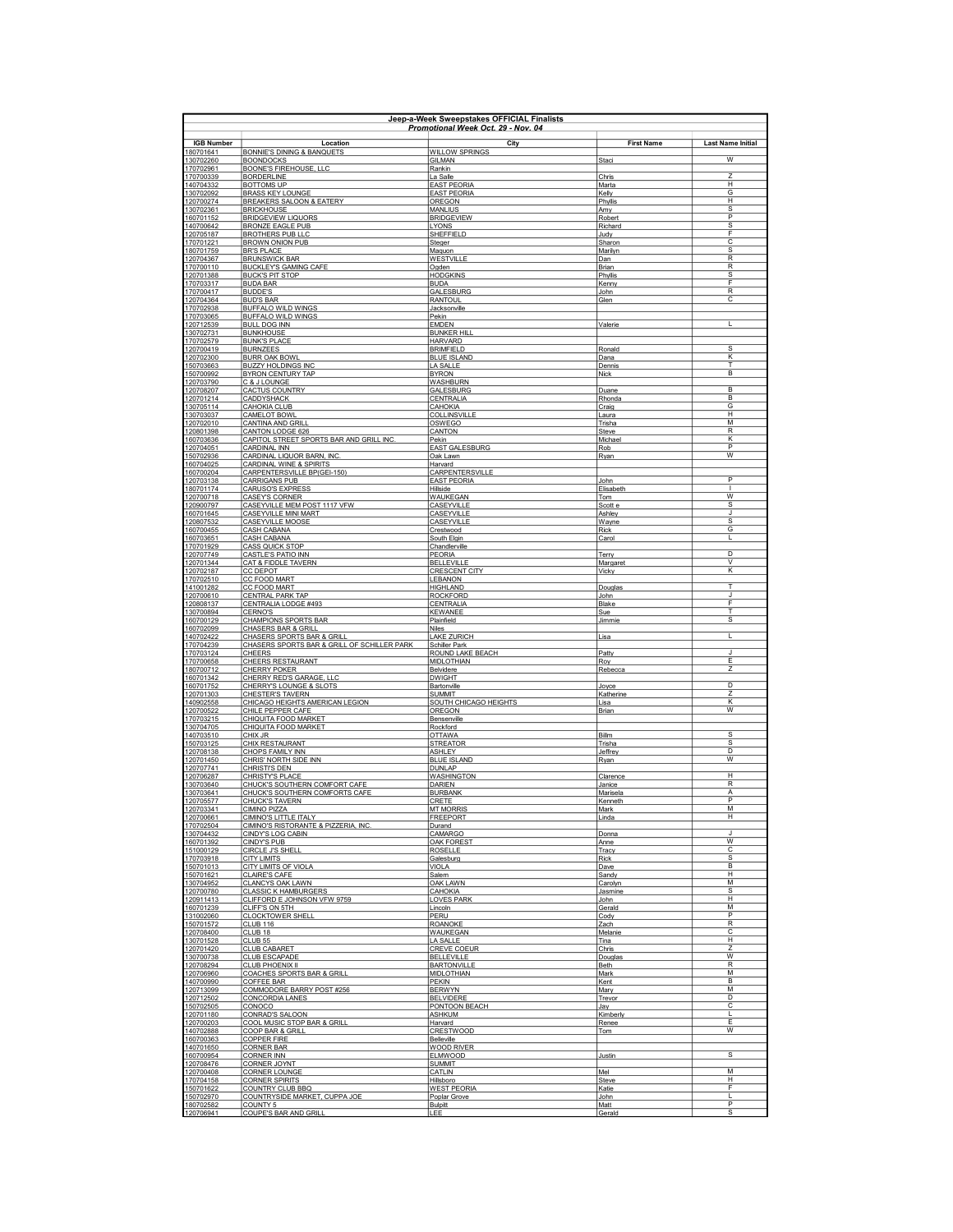| Jeep-a-Week Sweepstakes OFFICIAL Finalists<br>Promotional Week Oct. 29 - Nov. 04 |                                                                     |                                                    |                          |                          |
|----------------------------------------------------------------------------------|---------------------------------------------------------------------|----------------------------------------------------|--------------------------|--------------------------|
| <b>IGB Number</b>                                                                | Location                                                            | City                                               | <b>First Name</b>        | <b>Last Name Initial</b> |
| 120708301                                                                        | <b>CRAWDADDYS</b>                                                   | MT OLIVE                                           | Brandon                  | M                        |
| 170701470<br>160700593                                                           | CRESCENT CITY TAP<br>CRESTWOOD BP                                   | Galva<br><b>CRESTWOOD</b>                          | Dexter                   | $\mathbf{I}$             |
| 170702068<br>140700170                                                           | <b>CRETE LIQUOR</b><br>CROATIAN CULTURAL CLUB                       | Crete<br>JOLIET                                    | Shirley                  | В                        |
| 120702072                                                                        | <b>CRONIES GRILL</b>                                                | MACHESNEY PARK                                     | Kendrick                 | C                        |
| 120708092<br>160703972                                                           | CROSSROADS OF WOOD DALE<br><b>CROSSTOWN PUB &amp; GRILL</b>         | Wood Dale<br>Batavia                               | Pat<br>Luis              | W<br>D                   |
| 130704825                                                                        | <b>CRUSENS</b>                                                      | Peoria                                             | Robert                   | в                        |
| 130704824<br>120700163                                                           | <b>CRUSENS II</b><br><b>CUEWORKS</b>                                | <b>WEST PEORIA</b><br><b>WASHINGTON</b>            | Talia<br><u>Ci</u>       | M<br>$\overline{Q}$      |
| 120700541                                                                        | D & D'S TAP                                                         | POSEN<br><b>ALTON</b>                              | Linda                    | B<br>B                   |
| 130704130<br>140702042                                                           | D & T WEDGE<br>D'AGOSTINO'S PIZZA PUB                               | <b>RIVER GROVE</b>                                 | Mary<br>Mike             | <sub>B</sub>             |
| 180700845<br>120702234                                                           | DAISY MAY'S GAMING CAFE<br>DALE ATHLETIC CLUB                       | Germantown Hills<br><b>ROCKDALE</b>                | Steven<br>Edward         | W<br>F                   |
| 120701198<br>130703184                                                           | DALE'S<br><b>DALTON'S IRISH PUB</b>                                 | DANVILLE                                           | Michael<br>Phil          | R<br>Κ                   |
| 140702310                                                                        | <b>DALY SPORTS BAR</b>                                              | <b>BURBANK</b><br>PHII O                           | Darren                   | K                        |
| 120701219<br>160702221                                                           | DAN'D JAC'S<br>DANNY'S LOUNGE                                       | <b>ORLAND HILLS</b><br>Alton                       | Patti<br>Timothy         | P<br>G                   |
| 120704199                                                                        | DANNY'S TAP                                                         | <b>MONMOUTH</b>                                    |                          |                          |
| 160700160<br>160701379                                                           | DARCY'S CAFE & SLOTS<br>DARCY'S CAFE & SLOTS II                     | <b>CREVE COEUR</b><br><b>NORTH PEKIN</b>           | David<br>Tina            | R<br>w                   |
| 120701253<br>120709992                                                           | DAVERN'S TAVERN & LOUNGE<br>DAVE'S BAR                              | <b>JUSTICE</b><br>PEORIA                           | Danita<br>Paulie         | M<br>A                   |
| 120701245                                                                        | DAVE'S TAP                                                          | <b>GILMAN</b>                                      | Shawn                    | Α                        |
| 120712139<br>130703214                                                           | DAVID'S CORNER<br>DAVIDSON'S BAR & GRILL                            | <b>ROCKFORD</b><br><b>HOMER GLEN</b>               | Teresa<br>Althea         | F<br>P                   |
| 180700647<br>140703884                                                           | DEBB'S PLACE<br>DEKALB COLUMBUS CLUB                                | Georgetown<br><b>DEKALB</b>                        | Amy                      | P                        |
| 120708497                                                                        | DELAO RESTAURANT & BAR                                              | <b>MENDOTA</b>                                     | Dustin                   | N                        |
| 150701310<br>130704891                                                           | <b>DELHI BELLY</b><br>DELIA ITALIA & STUDIO 5                       | <b>WINTHROP HARBOR</b><br><b>ROCKFORD</b>          | Robetrta                 | М                        |
| 130704399                                                                        | DELL RHEA'S CHICKEN BASKET                                          | WILLOWBROOK                                        | Brittany                 | $\overline{R}$           |
| 130703186<br>131002729                                                           | DELTA LOUNGE<br>DELTA-SONIC                                         | <b>BURBANK</b><br>Joliet                           | Brian<br>Alma            | в<br>F                   |
| 160701456<br>150700489                                                           | DELTA-SONIC<br>DELTA-SONIC                                          | Melrose Park<br><b>CRESTWOOD</b>                   | Samantha<br>Charlene     | B<br>P                   |
| 120703133                                                                        | <b>DENNY O'S</b>                                                    | <b>FULTON</b>                                      | Tanya                    | M                        |
| 120709421<br>170701203                                                           | DETTORE'S TOWN LANES<br>DIAMOND JUBILEE CLUB                        | <b>OTTAWA</b><br>Du Bois                           | Susan<br>Sherry          | D<br>R                   |
| 140701683<br>120705361                                                           | <b>DIESEL</b><br>DINO'S FOOD & LIQUOR                               | PEORIA<br>CHICAGO HEIGHTS                          | Megan<br>James           | κ<br>G                   |
| 120702279                                                                        | DOC HOLIDAY'S SALOON & EATERY                                       | <b>COTTAGE HILLS</b>                               |                          |                          |
| 170701284<br>170701752                                                           | DOC'S SMOKEHOUSE & CRAFT BAR<br><b>DOLLAR BAR</b>                   | Mokena<br>Belvidere                                | Keanna<br>Christy        | B<br>C                   |
| 120700693<br>180701452                                                           | DONALD & DEBBIE'S DOG HOUSE<br>DOUBLE A'S PIZZA PUB                 | <b>BRADLEY</b>                                     | John                     | w<br>B                   |
| 120701323                                                                        | DOWN THE STREET                                                     | Peoria<br><b>ASHMORE</b>                           | Robert<br>Levi           | $\overline{\mathsf{K}}$  |
| 121001213<br>130701026                                                           | DOWNS TRAVEL MART<br>DOWNTOWN GRILL & BAR                           | <b>DOWNS</b><br><b>WEST BROOKLYN</b>               | Beverly<br>Bradley       | E<br><sub>B</sub>        |
| 170703302                                                                        | DR UGS                                                              | <b>VIRGINIA</b>                                    | Lucinda                  | W                        |
| 120709219<br>130703002                                                           | DRINKING CONSULTANTS<br><b>DRY DOCK INN</b>                         | OQUAWKA<br><b>DARIEN</b>                           | John<br>Kirk             | W<br>$\sf R$             |
| 120702127<br>140701324                                                           | DUETT BAR<br>DUEY'S CORNER TAP                                      | <b>JUSTICE</b><br>PORT BYRON                       | Karolina<br>Keith        | κ<br>Г                   |
| 120703796                                                                        | <b>DUFFY'S TAVERN</b>                                               | GALESBURG                                          | April                    | M                        |
| 120705441<br>160700736                                                           | <b>DUNAGAINS IRISH PUB</b><br>E J KARZ                              | <b>PARK FOREST</b><br><b>VERONA</b>                | Sabrina                  | W                        |
| 120810900<br>120805072                                                           | EAGLES AERIE # 2444<br><b>EAGLES-PEORIA AERIE</b>                   | <b>ZEIGLER</b><br>PEORIA                           | Patty<br>Tim             | M<br>М                   |
| 120707541                                                                        | <b>EAST END TAP</b>                                                 | OGLESBY                                            | Nai Choy                 | $\overline{s}$           |
| 120710153<br>120706944                                                           | EAST PEORIA BOATING & RECREATION CLUB<br>EDDIE'S Lounge             | <b>EAST PEORIA</b><br><b>GRANITE CITY</b>          | Kelly                    | G                        |
| 150702717<br>150702411                                                           | EILEEN'S CAFE & BANQUETS<br>EL CORTEZ RESTAURANT MOKENA             | ROUND LAKE HEIGHTS<br><b>MOKENA</b>                | Kathy<br>Chris           | J<br>В                   |
| 160701315                                                                        | EL INDIO AZTECA                                                     | <b>SUMMIT</b>                                      |                          |                          |
| 130702814<br>170704281                                                           | <b>EL PATRON SLOTS</b><br>EL TIO LOCO INC                           | <b>CICERO</b><br>Northlake                         | Diane                    | G                        |
| 170702619<br>160700506                                                           | ELITE ENTERTAINMENT IV INC<br><b>EMMY'S CAFE</b>                    | Round Lake Beach<br><b>BRAIDWOOD</b>               | Ashley<br>Danika         | A<br>M                   |
| 160700226                                                                        | <b>EMMY'S CAFE</b>                                                  | MANHATTAN                                          | Joe                      | ĸ                        |
| 160701460<br>120910861                                                           | EMMY'S CAFE LTD<br>EVERGREEN PARK AMERICAN LEGION                   | COAL CITY<br><b>EVERGREEN PARK</b>                 | Jacquelyn<br>Peg         | N<br>W                   |
| 170702884<br>131002308                                                           | EXIT 210 SALOON<br>EXPRESS LANE GAS & FOOD MART (DIXON EAST)        | Oakwood<br><b>DIXON</b>                            | Tanya                    | м                        |
| 120805501                                                                        | F O EAGLES AERIE 2783                                               | <b>ROCK FALLS</b>                                  | Kim                      | κ                        |
| 120702000<br>140703414                                                           | FAIRVIEW INN INC<br><b>FAIRVIEW LOUNGE</b>                          | <b>FAIRVIEW HEIGHTS</b><br><b>FAIRVIEW HEIGHTS</b> | Lisa<br>Johnathan        | B<br>W                   |
| 150701223<br>140702406                                                           | FAJITAS MEXICAN RESTAURANT #2<br><b>FAMILY BEER EAST</b>            | LA SALLE<br><b>EAST DUBUQUE</b>                    | Nicole                   | Ε                        |
| 170701622                                                                        | <b>FAMOUS CITY BILLIARDS</b>                                        | <b>Creve Coeur</b>                                 | Connie                   | κ                        |
| 180700867<br>170700615                                                           | <b>FARMINGTON LIQUOR MART</b><br><b>FAST EDDIEZ</b>                 | Farmington<br>Rock Falls                           | Brenda                   | B                        |
| 131004385<br>170702163                                                           | <b>FAST STOP</b><br><b>FASTRIP</b>                                  | <b>VIRGINIA</b><br>Du Quoin                        | Heather                  | $\overline{H}$           |
| 150700126                                                                        | FAT BOYZ PIZZA & STUFF                                              | Minooka                                            | Alexis                   | κ                        |
| 170701561<br>120708474                                                           | <b>FAT CAT SLOTS</b><br>FAT DADDYZ BAR & GRILI                      | Rochelle<br><b>SUMMIT</b>                          | Dan<br>Eileen            | А<br>B                   |
| 130703191<br>180700103                                                           | FAT DADDY'Z BAR & GRILL<br>FAT DOGGY'Z                              | <b>SENECA</b>                                      | Gloria                   | J                        |
| 160702942                                                                        | <b>FAT FISH PUB</b>                                                 | Justice<br>Galesburg                               | Bridget                  | М                        |
| 130704163<br>120702065                                                           | FATSOZ<br><b>FAYE INN</b>                                           | FI GIN<br><b>FAYETTEVILLE</b>                      | Robert                   | G                        |
| 140700003                                                                        | <b>FAY'S PLACE</b><br>FERGIE & FOZ                                  | <b>CENTRALIA</b><br>SUMMIT                         | Sharon                   | <sub>B</sub><br>s        |
| 140703999<br>170702358                                                           | <b>FERG'S PUBLIC HOUSE</b>                                          | <b>ALEDO</b>                                       | Ellen                    |                          |
| 170700744<br>120709425                                                           | <b>FIBBERS BAR &amp; GRILL</b><br>FIFTH QUARTER PRESS ROOM & EATERY | <b>Leaf River</b><br><b>HOMEWOOD</b>               | Melissa<br>Jamison       | F                        |
| 120701984                                                                        | FINALLY R PLACE                                                     | <b>EAST DUBUQUE</b>                                | Steve                    | $\overline{s}$<br>s      |
| 130705126<br>150700091                                                           | <b>FIREMENS HALL</b><br>FIREPIT BAR AND GRILL                       | COLLINSVILLE<br>PEOTONE                            | Casey<br>Kevin           | н                        |
| 120712310<br>170701264                                                           | FITZ'S IRISH BULLDOG<br>FITZ'S THIRSTY IRISHMAN                     | <b>VILLA PARK</b><br><b>Glendale Heights</b>       | Marty<br>Matthew         | J<br>s                   |
| 150703705                                                                        | FLOSSMOOR STATION RESTAURANT AND BREWERY                            | <b>FLOSSMOOR</b>                                   | Edward                   | F                        |
| 120906735<br>120700493                                                           | FLOYD J TILTON POST 3878<br><b>FLOYD'S PLACE</b>                    | <b>ROCHELLE</b><br><b>OBLONG</b>                   | Alissa<br>Myron          | F<br>L                   |
| 141002758<br>120704193                                                           | FOREST VIEW BP (GEI-164)<br>FOUR STAR BAR & GRILL                   | <b>Forest View</b><br><b>MONMOUTH</b>              | <b>Teresa</b><br>Marissa | R<br>с                   |
| 180701975                                                                        | <b>FRANCO'S CUCINA</b>                                              | <u>Streamwood</u>                                  | <u>Jen</u>               | L                        |
| 180701090<br>120700543                                                           | FRANKIE'S BEEF & PASTA<br>FRAN'S ON 17                              | Oak Lawn<br>LIMESTONE                              | David<br>Jeff            | ٧<br>Ε                   |
| 180701771<br>120801366                                                           | <b>FRATELLO'S</b><br>FRATERNAL ORDER OF EAGLES AERIE #545           | <b>Tinley Park</b><br><b>BELLEVILLE</b>            | Cassandra<br>Sharon      | G<br>s                   |
| 131006108                                                                        | FRED'S FUEL N FOOD                                                  | GILMAN                                             |                          |                          |
| 120806489<br>120701261                                                           | FREEPORT MOOSE LODGE 162<br><b>FRITZ'S SALOON</b>                   | <b>FREEPORT</b><br>MANHATTAN                       | Kenneth<br>Stephanie     | ĸ<br>ĸ                   |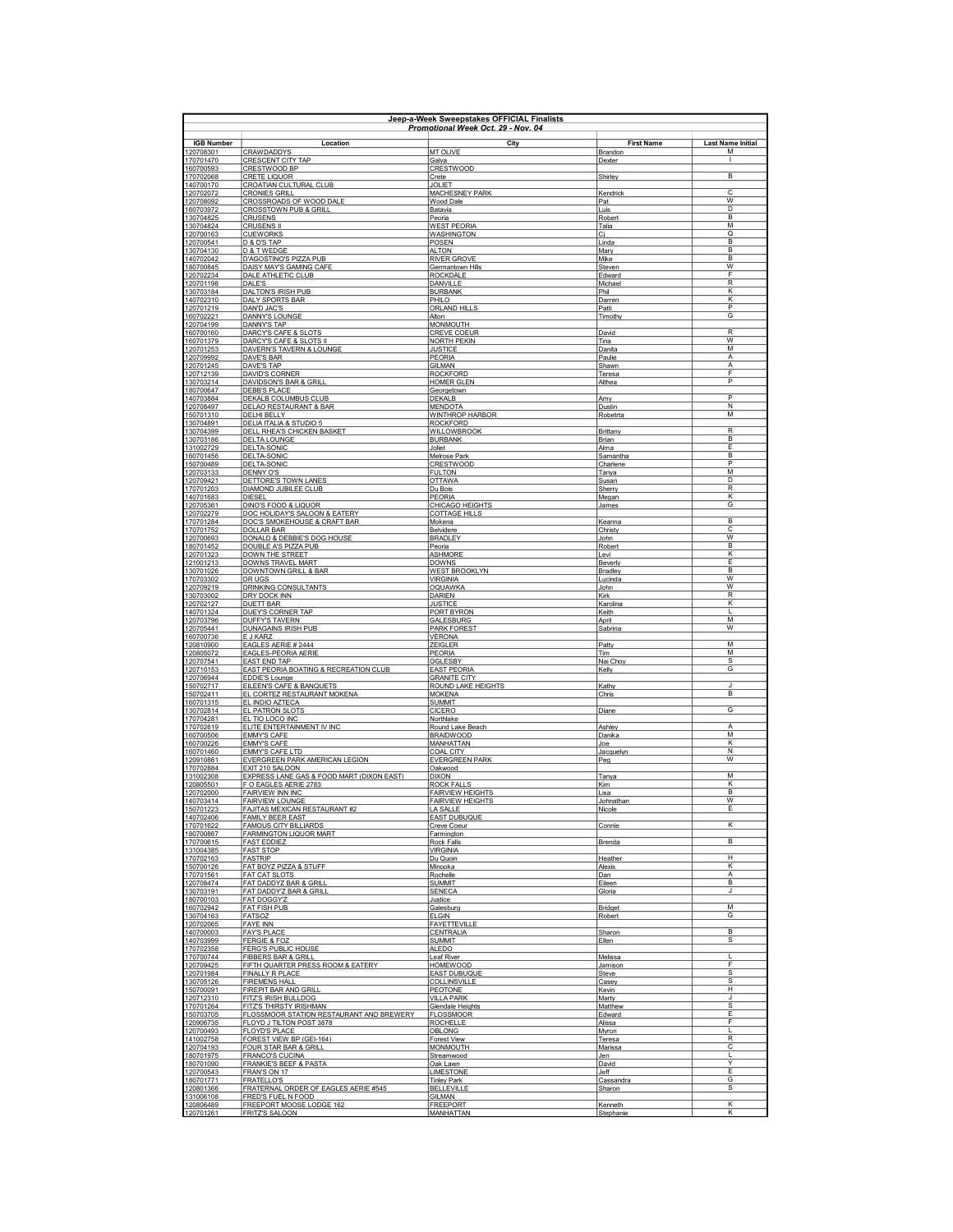| Jeep-a-Week Sweepstakes OFFICIAL Finalists<br>Promotional Week Oct. 29 - Nov. 04 |                                                                   |                                          |                             |                               |
|----------------------------------------------------------------------------------|-------------------------------------------------------------------|------------------------------------------|-----------------------------|-------------------------------|
| <b>IGB Number</b><br>150702817                                                   | Location<br><b>FRONT ROW</b>                                      | City<br><b>HOMER GLEN</b>                | <b>First Name</b><br>Edward | <b>Last Name Initial</b><br>B |
| 120700530                                                                        | FRONT STREET TAP                                                  | <b>HARVARD</b>                           | Dennis                      | D                             |
| 160704132<br>120708022                                                           | FULL MOON BAR & GRILL<br>FULL MOON TAVERN                         | <b>BATAVIA</b><br>CASEYVILLE             | Rich<br>Trevor              | w<br>F                        |
| 160700044                                                                        | <b>FUZZY'S</b>                                                    | Rockford                                 | Ashley                      | W                             |
| 130704888<br>120701983                                                           | <b>FUZZY'S BAR</b><br><b>GALLAGHER'S PUB</b>                      | DANVILLE<br>MANHATTAN                    | Lisa<br>Trov                | B <sub>1</sub><br>B           |
| 180701638                                                                        | <b>GARDEN ARCADE</b>                                              | Oakbrook Terrace                         | Willie mae                  | D                             |
| 120711374<br>141003203                                                           | <b>GARIO'S PIZZA VILLA LTD</b><br><b>GEMSTOP INC</b>              | <b>MONTGOMERY</b><br>LORAINE             | Jake                        | T                             |
| 120702991                                                                        | <b>GENE'S PLACE</b>                                               | <b>ROCKFORD</b>                          | Anquenette                  | $\overline{R}$<br>P           |
| 120700532<br>150703345                                                           | <b>GENISIO'S</b><br><b>GENNARO LIQUORS</b>                        | WOODHULL<br><b>OAK LAWN</b>              | Doug<br>Thomas E            | $\overline{N}$                |
| 120701414                                                                        | <b>GEORGE'S BAR &amp; GRILL</b>                                   | <b>EAST DUBUQUE</b>                      | Fallon                      | M                             |
| 170700024<br>150702829                                                           | <b>GEORGE'S LOCAL BREW</b><br><b>GEORGE'S PUB</b>                 | <u>Jerseyville</u><br>EAST CARONDELET    | James<br>Melinda            | $\overline{c}$<br>s           |
| 130705093                                                                        | <b>GEORGIOS COMFORT INN &amp; CONFERE</b>                         | <b>ORLAND PARK</b>                       | Rhonda                      | C                             |
| 160704274<br>150702507                                                           | GIA'S<br><b>GIBSON'S MINI MART</b>                                | Summit<br>Phoenix                        | Sharon<br>Rhoda             | Y<br>R                        |
| 150702569                                                                        | <b>GIGI'S</b>                                                     | <b>CRESTWOOD</b>                         | Elizabeth                   | E                             |
| 170704015<br>120705012                                                           | <b>GILBERTS MOBIL MART</b><br><b>GILS SUPPER CLUB LTD</b>         | Gilberts<br><b>HANNA CITY</b>            | Joann                       | G                             |
| 120704955                                                                        | GIMPY'S ON 150                                                    | <b>RIO</b>                               | Garrett                     | J.<br>s                       |
| 120703921<br>120701170                                                           | <b>GLASS TAP</b><br><b>GLENWOOD OAKS RESTAURANT</b>               | <b>STEGER</b><br><b>GLENWOOD</b>         | Tim<br>Karen                | $\overline{\text{c}}$         |
| 160702617                                                                        | GLENWOOD ROLLER RINK                                              | <b>GLENWOOD</b>                          | Jeriwin                     | W<br>Ε                        |
| 160701665<br>120700710                                                           | GOAL LINE SPORTS BAR AND GRILL<br><b>GOAL POST</b>                | <b>CRYSTAL LAKE</b><br>OAK LAWN          | Paige                       |                               |
| 120702202<br>140701398                                                           | GOBBIE'S<br><b>GODSON'S</b>                                       | <b>GALENA</b><br><b>BERWYN</b>           | Lorraine<br>Mary            | S<br>с                        |
| 120709780                                                                        | <b>GOETTENS OASIS</b>                                             | Carrollton                               |                             |                               |
| 120702066<br>160701245                                                           | <b>GOLDEN GIRLS</b>                                               | <b>ROCKFORD</b>                          |                             | W                             |
| 180700535                                                                        | <b>GOLDIE'S LOUNGE &amp; SLOTS</b><br><b>GOOD TIMES</b>           | <b>West Peoria</b><br>Benton             | Steve<br>Terry              | B                             |
| 151002192                                                                        | GOOD TO GO #88<br><b>GRACE 8 INC</b>                              | <b>BEDFORD PARK</b>                      | Danielle                    | D<br>M                        |
| 160703562<br>120712919                                                           | <b>GRAMPA'S BACKSTOP BAR &amp; GRILL</b>                          | Markham<br><b>BELVIDERE</b>              | Shirlena<br>Jane            | Α                             |
| 130704136                                                                        | <b>GRAND DUKES RESTAURANT</b><br><b>GRANNY'S COUNTRY KITCHEN</b>  | <b>SUMMIT</b>                            | Amber                       | $\overline{\mathbf{c}}$<br>G  |
| 130706212<br>160701565                                                           | <b>GREAT FOOD &amp; SPIRITS</b>                                   | <b>JUSTICE</b><br><b>MATTOON</b>         | Debra<br>Kamisha            | $\overline{s}$                |
| 120900192                                                                        | <b>GREATER PEORIA AMVETS</b><br><b>GRIFFIN'S PINT</b>             | PEORIA<br><b>MORRIS</b>                  | Linda<br>Marcus             | T<br>S                        |
| 120706845<br>120907842                                                           | GUNG HO VFW POST 6750                                             | <b>RANTOUL</b>                           | Celia                       | H                             |
| 120705745<br>180701659                                                           | HALL'S BREW ROOM<br><b>HAMMER HEADZ</b>                           | <b>YATES CITY</b><br>Rock Falls          | Jay<br>Renee                | H<br>H                        |
| 120705947                                                                        | HAMMER'S BAR & RESTAURANT                                         | <b>BARTONVILLE</b>                       | Larry                       | $\cup$                        |
| 170701432                                                                        | HAN DEE MART                                                      | Red Bud                                  | Elizabeth                   | D<br>$\overline{B}$           |
| 140703344<br>170703727                                                           | <b>HAN-DEE MART</b><br><b>HANK'S LOUNGE</b>                       | CASEYVILLE<br>Centralia                  | Jerry<br>Jeffrey            | D                             |
| 180700969<br>170703096                                                           | <b>HAPPY TAPPER</b><br><b>HAPPY WOK MP</b>                        | Northlake<br>Machesney Park              | Joe<br>Ashley               | $\overline{\mathsf{w}}$<br>w  |
| 170701619                                                                        | <b>HARD LUCK</b>                                                  | Crestwood                                | Ryan                        | $\overline{\mathsf{w}}$       |
| 130902134<br>120908212                                                           | HARRY E ANDERSON VFW POST 9545<br>HARRY W PHILBLAD POST #749      | <b>NEW LENOX</b><br>KNOXVILLE            | Ross<br>Star                | Α<br>Н                        |
| 151004202                                                                        | HAVANA FAST STOP                                                  | <b>HAVANA</b>                            |                             |                               |
| 120711281<br>130700866                                                           | <b>HAWG DOGS</b><br>HAYNES ON MAIN                                | Savanna<br><b>MACKINAW</b>               | Gary<br>Richard             | P<br>B                        |
| 160701517                                                                        | <b>HEAD WEST SUBS</b>                                             | <b>SOUTHERN VIEW</b>                     | Sheila                      | P                             |
| 160704230<br>150703022                                                           | HEATHER'S WINE NOOK, INC<br><b>HENNY PENNY</b>                    | Chillicothe<br><b>MCHENRY</b>            | Cindi<br>Mark               | G<br>M                        |
| 130703814                                                                        | <b>HENRY'S DOUBLE K</b>                                           | <b>MT CARROLI</b>                        | Brad                        | $\overline{R}$                |
| 160702481<br>120700760                                                           | <b>HIDEAWAY SLOTS N MORE</b><br><b>HIDEOUT LOUNGE</b>             | FITHIAN<br><b>MT VERNON</b>              | Jordan<br>Randy             | R<br>J                        |
| 120709906                                                                        | <b>HIGH HEELS SALOON</b>                                          | SOMONAUK                                 | Tom                         | н                             |
| 120700637<br>160703627                                                           | <b>HIGH NOON SALOON &amp; EATERY</b><br><b>HIGHLAND PARK BOWL</b> | ORANGEVILLE<br><b>MOLINE</b>             | Colten                      | $\overline{s}$                |
| 180700110                                                                        | HOLLYWOOD SLOTS                                                   | South Beloit                             | Ron                         | N                             |
| 120701235<br>170700739                                                           | HOME PLATE RESTAURANT AND LOUNGE LLC<br><b>HOMETOWN GYROS</b>     | ONARGA<br>Midlothian                     | Adam<br>Moaeyad             | $\overline{A}$<br>A           |
| 120900762                                                                        | HOMETOWN POST 9773 VFW                                            | <b>HOMETOWN</b>                          | James                       | $\mathsf{R}$                  |
| 130705686<br>120707730                                                           | <b>HOOEY'S</b><br><b>HOOPS PUB &amp; PIZZA</b>                    | QUINCY<br>PFORIA                         | Darla<br>Robert             | S<br>B                        |
| 150701636                                                                        | <b>HORIZON LIQUORS INC</b>                                        | <b>FREEPORT</b>                          | Venancia                    | T                             |
| 160703850<br>160701728                                                           | HORNS & HALOS SALOON<br>HORSESHOE RESTAURANT & LOUNGE             | Channahon<br>O'FALLON                    | Ashley<br>Brittany          | s<br>$\overline{R}$           |
| 170700491                                                                        | <b>HOT GRILL</b>                                                  | Stickney                                 |                             |                               |
| 150703390<br>140703844                                                           | HOT SHOTS PIZZA & SLOTS<br>HOT SLOTS GETAWAY                      | Pekin<br>Richmond                        | Larry<br>Crystal            | M<br>G                        |
| 170702514                                                                        | <b>HOWARD'S</b>                                                   | <b>ALBANY</b>                            | Stephen                     | W                             |
| 180701140<br>130702061                                                           | <b>H'S BAR</b><br>HUB LOUNGE                                      | Belleville<br>HARVARD                    | Melodi<br>Don               | C                             |
| 120706254                                                                        | HUBERS WEST END STORE                                             | CHAMPAIGN                                |                             | E                             |
| 160701770<br>160704133                                                           | <b>HUCK FINN DONUTS</b><br><b>HUCK'S #104</b>                     | <b>OAK LAWN</b><br><b>West Frankfort</b> | Adebimpe<br>Shannon         | N                             |
| 170702593                                                                        | HUCK'S #142                                                       | Carmi                                    | Crystal                     | s<br>P                        |
| 180701392<br>170700887                                                           | <b>HUCK'S #161</b><br><b>HUCK'S #212</b>                          | Marion<br>Harrisburg                     | Liz<br>Liz                  | P                             |
| 180701393                                                                        | <b>HUCK'S #247</b>                                                | Marion                                   | Liz                         | P<br>$\vee$                   |
| 171000341<br>161002208                                                           | <b>HUCK'S #367</b><br><b>HUCK'S #379</b>                          | CARTERVILLE<br>Marion                    | Jasmine<br>Dylan            | $\overline{\circ}$            |
| 180701394                                                                        | <b>HUCK'S #388</b>                                                | Marion                                   | Sierra                      | C                             |
| 140701027<br>120707517                                                           | IR HERE<br><b>ILLINI LOUNGE</b>                                   | <b>BELLEVUE</b><br><b>MARSEILLES</b>     | Jeff                        | M                             |
| 120704343<br>180700815                                                           | ILLINI TAP<br><b>IMAGE</b>                                        | <b>KFWANFF</b><br>Rockford               | Sean<br>Jodi                | $\vee$<br>M                   |
| 150703801                                                                        | IMPERIAL PUB & CLUB, INCORPORATED                                 | <b>GRANITE CITY</b>                      |                             |                               |
| 120708407                                                                        | <b>INDUSTRIAL TAVERN</b>                                          | <b>WAMAC</b>                             | Deanna                      | H<br>M                        |
| 140703945<br>130704613                                                           | <b>INFINITY LOUNGE</b><br><b>IRISH MILL INN</b>                   | <b>CICERO</b><br>MUNDELEIN               | Charlie<br>Carl             | M                             |
| 120700604<br>131006213                                                           | <b>IZZY'S</b><br>J & D OIL / J & D COUNTRYSIDE MARATHON           | Joliet<br>POPLAR GROVE                   | Phil<br>Michael             | $\overline{s}$<br>G           |
| 130702315                                                                        | J & J'S HOMESTEAD INC                                             | <b>GIFFORD</b>                           | Steve                       | н                             |
| 120706485                                                                        | J & K'S HALF MOON TAVERN                                          | HINCKLEY                                 | Steven                      | R<br>M                        |
| 140700263<br>120705009                                                           | J.W. HOLLSTEIN'S SALOON<br>JACKIE'S SLOTS & SHOTS                 | <b>TINLEY PARK</b><br><b>CREST HILL</b>  | Carl<br>Rose                | M                             |
| 160702794<br>140702956                                                           | <b>JACKPOT</b><br><b>JACKPOT OASIS</b>                            | Benid<br><b>MATTOON</b>                  | Beverly                     | т<br>B                        |
| 120701226                                                                        | <b>JACK'S BAR &amp; GRILL</b>                                     | <b>STEGER</b>                            | Angelica<br>Kim             | B                             |
| 130700373                                                                        | <b>JACK'S PLACE</b>                                               | CASEYVILLE                               | Susan                       | $\mathsf{R}$<br>м             |
| 170700845<br>150703281                                                           | JACKSON COUNTY COUNTRY CLUB<br><b>JACKSON'S HANDLEBAR</b>         | Murphysboro<br>SPRINGFIELD               | Robert<br>Terri             | $\overline{R}$                |
| 120900705                                                                        | JACKSONVILLE AMVET                                                | <b>JACKSONVILLE</b>                      | James                       | B                             |
| 120707918<br>120700218                                                           | JACOBSMEYER'S<br><b>JAC'S DOGHOUSE</b>                            | <b>GRANITE CITY</b><br>PEKIN             | <b>Chris</b><br>Camisha     | J<br>W                        |
| 160702543                                                                        | <b>JAIMI'S PLACE</b>                                              | Pekin                                    | Steve                       | $\overline{\mathsf{v}}$<br>s  |
| 160701575<br>160701935                                                           | <b>JAK'S PLACE</b><br>JAMIE'S OUTPOST PARLOR                      | CHICAGO RIDGE<br><b>NORTH UTICA</b>      | Carolyn<br>Ron              | M                             |
| 170700483                                                                        | <b>JEMMA'S SLOTS</b>                                              | Crete                                    | <b>IFran</b>                | M                             |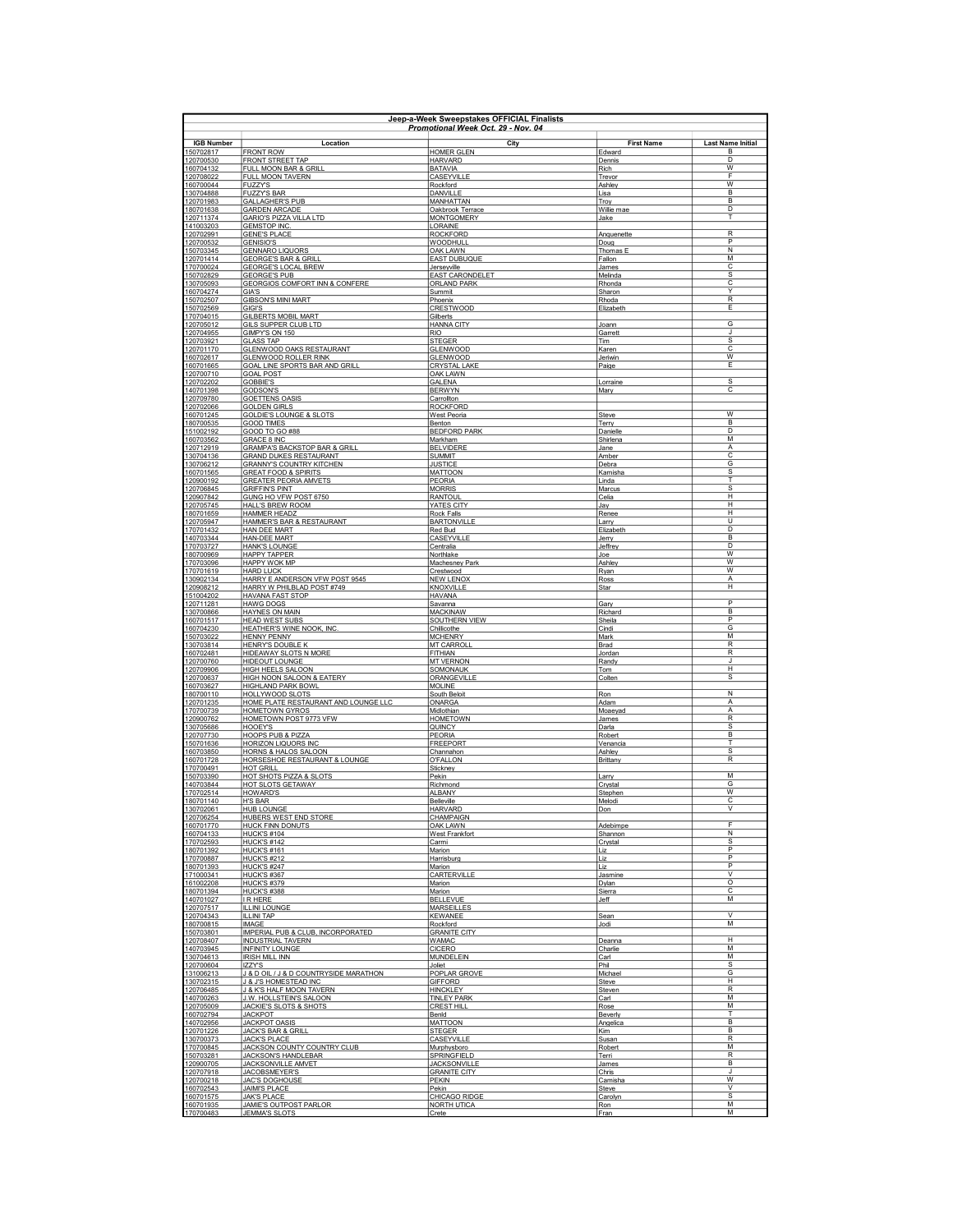| Jeep-a-Week Sweepstakes OFFICIAL Finalists<br>Promotional Week Oct. 29 - Nov. 04 |                                                                          |                                            |                          |                              |
|----------------------------------------------------------------------------------|--------------------------------------------------------------------------|--------------------------------------------|--------------------------|------------------------------|
| <b>IGB Number</b>                                                                | Location                                                                 | City                                       | <b>First Name</b>        | <b>Last Name Initial</b>     |
| 160703602<br>130705130                                                           | <b>JEN'S GUESTHOUSE</b><br>JEN'S PLACE BAR AND GRILL CORP                | <b>WILLOW SPRINGS</b><br><b>FARMINGTON</b> |                          |                              |
| 180702134                                                                        | JERK FLAVORS RESTAURANT & LOUNGE                                         | Markham                                    | Jackie                   | M                            |
| 120702987<br>120701200                                                           | JE'ROD'S BAR & GRILL<br><b>JESSE'S TAVERN</b>                            | SHANNON<br>CHICAGO RIDGE                   | Chelsey<br>Anne          | s<br>W                       |
| 160703898                                                                        | <b>JIMMY C'S</b><br><b>JIMMY EARP'S HIDEAWAY</b>                         | Peoria                                     | Walter                   | W                            |
| 120703762<br>170702369                                                           | <b>JIMMY'S BAR</b>                                                       | PEORIA<br><b>WEST PEORIA</b>               | Gregory<br>Salvador      | н<br>D                       |
| 120704374<br>120702076                                                           | <b>JJ'S PUB</b><br><b>JOE'S BAR</b>                                      | POSEN<br><b>JOLIET</b>                     | Frank<br>Shirley         | F<br>н                       |
| 120710095                                                                        | <b>JOHN L</b>                                                            | <b>CALUMET CITY</b>                        |                          | J                            |
| 120709655<br>120704152                                                           | JOHN L'S II<br><b>JOHNNIE'S TAP</b>                                      | <b>BLUE ISLAND</b><br><b>FULTON</b>        | Robert<br>Michael        | D                            |
| 120706432<br>160700238                                                           | <b>JOHNNY VIGS</b><br>JOHNSBURG QUIK SHOP (GEI-196)                      | Peoria<br><b>JOHNSBURG</b>                 | Gerald                   | F                            |
| 131002980                                                                        | JOHNSTON CITY "ROC" #9                                                   | JOHNSTON CITY<br>JOI IFT                   | David                    | B                            |
| 120909423<br>120708315                                                           | JOLIET LEGION POST 1080<br><b>JOSEPHINE'S</b>                            | <b>GFORGFTOWN</b>                          | Francine<br>Toni         | Т<br>w                       |
| 120701252<br>150701087                                                           | JOSH'S SALOON<br><b>JOYLUCK</b>                                          | <b>FORRESTON</b><br><b>HOMETOWN</b>        | Staley<br>Denise         | C<br>J.                      |
| 150700773                                                                        | <b>J'S LANES</b>                                                         | <b>HARVARD</b>                             | Shawn                    | J                            |
| 120707903<br>150702957                                                           | <b>JUDGE'S CHAMBERS</b><br><b>JUDI'S DELI</b>                            | <b>PEORIA</b><br>Pekin                     | Melody<br>Sherry         | <b>s</b><br>s                |
| 120708010<br>160701393                                                           | JULIE'S SHOOTING STAR TAVERN<br>JUST ADD WATER BAIT, TACKLE & MORE       | WESTVILLE<br><b>MARION</b>                 | Monica<br>Kristen        | H<br>B                       |
| 120705583                                                                        | <b>JUST US SPORTS BAR</b>                                                | <b>JUSTICE</b>                             | Tina                     | L                            |
| 170701764<br>140710728                                                           | JUSTICE GO LO<br>K OF C COLUMBIAN CLUB                                   | Justice<br>PINCKNEYVILLE                   | Leonida<br>Mary Ann      | L<br>$\overline{w}$          |
| 180700053<br>151000458                                                           | KAL'S ROADHOUSE BAR AND GRILL CO.<br>KANKAKEE GAS N WASH                 | Danville<br>KANKAKEE                       | Madison                  | s                            |
| 170701448                                                                        | KARI'S                                                                   | <b>SPRING GROVE</b>                        | Ed                       | в                            |
| 170700048<br>120700694                                                           | KATHY'S CORNER<br><b>KATS MEOW</b>                                       | <b>BLUE ISLAND</b><br><b>EAST DUBUQUE</b>  | Delcine<br><u>Joe</u>    | B<br>D                       |
| 160702063                                                                        | KD KAT'S LUCKY 7 LOUNGE                                                  | <b>PEORIA HEIGHTS</b>                      | Patti                    | B                            |
| 120708754<br>180701603                                                           | <b>KELLY'S IRISH SALOON</b><br><b>KELLY'S QUICK STOP</b>                 | <b>Blue Island</b><br>Norris City          |                          |                              |
| 180700026<br>120701222                                                           | KENNY'S WESTSIDE PUB<br><b>KEP'S SPORTS BAR INC [WASHINGTON]</b>         | Peoria<br><b>WASHINGTON</b>                | Robert<br>Judith         | B<br>W                       |
| 150700116                                                                        | <b>KICKBACK ON FULTON</b>                                                | Peoria                                     | Robert                   | $\overline{B}$               |
| 120705210<br>150703011                                                           | KICKBACK SALOON<br>KICKN 66 LIQUOR & MORE                                | <b>TAMPICO</b><br>LITCHFIELD               | Patricia<br>Kim          | E<br>G                       |
| 160702496<br>170702932                                                           | KIKI'S GAMING LOUNGE<br>KING NEPTUNE'S CAJUN HOUSE                       | CRESTWOOD<br>Anna                          | Jose<br>Jodie            | M<br>s                       |
| 170700771                                                                        | KLEAN KAFE INC.                                                          | Philo                                      | Mike                     | $\vee$                       |
| 180700613<br>170703674                                                           | KNJ LIQUOR & LOTTERY<br><b>KNOXVILLE BAR &amp; GRILL</b>                 | Dupo<br>Knoxville                          | Robert                   | $\vee$                       |
| 120704752<br>120704005                                                           | KOCH STREET BAR & GRILL<br><b>KOKE'S TAVERN INC</b>                      | <b>PEKIN</b><br><b>FAIRMONT CITY</b>       | Wes<br>Sara              | S<br>B                       |
| 120708462                                                                        | <b>KOPP'S KORNER</b>                                                     | <b>ALTON</b>                               | <b>Bob</b>               | $\overline{w}$               |
| 120708463<br>130702844                                                           | <b>KOPP'S KORNER TOO</b><br><b>KOURI'S</b>                               | <b>GRANITE CITY</b><br>Peoria              | Tracey                   | <sub>B</sub>                 |
| 130702845<br>120708213                                                           | KOURIS GRILL AND BAR<br>KOURI'S PUB                                      | <b>GERMANTOWN HILLS</b><br>PEKIN           | Randy                    | P                            |
| 120708223                                                                        | KOWALS BAR & GRILL                                                       | <b>HICKORY HILLS</b>                       | Karen                    | $\overline{W}$               |
| 120711236<br>120708728                                                           | KRAPILS THE GREAT STEAK<br>KRETZERS BAR AND GRILL                        | <b>WORTH</b><br><b>HOYLETON</b>            | Laurie<br>Jessica        | D<br>Κ                       |
| 120702956                                                                        | KUCHIE'S CORNER TAP                                                      | <b>GROVELAND</b>                           | Dave                     | ĸ<br>T                       |
| 130700010<br>130704109                                                           | KUCHIES ON THE WATER<br>LA FIESTA AZTECA RESTAURANT                      | <b>CREVE COEUR</b><br><b>ALSIP</b>         | Shawn<br>Gina            | E                            |
| 180701673<br>160703331                                                           | LA PALMA MEXICAN CUISINE<br>LA PLACITA TAQUERIA #2                       | <b>Algonquin</b><br>Marengo                | John                     | $\overline{s}$               |
| 150701184                                                                        | LA ROSA'S PIZZA & PASTA                                                  | STILLMAN VALLEY                            | Julie                    | $\overline{R}$<br>v          |
| 120708740<br>160703514                                                           | LA VILLITA LIQUORS II<br><b>LADY LUCK POKER</b>                          | <b>AURORA</b><br>McCullom Lake             | Antonio<br>Melody        | M                            |
| 160703394<br>141002738                                                           | LAGONDOLA SPAGHETTI HOUSE<br>LAKE VILLA QUIK SHOP (GEI-103)              | Peoria<br><b>LAKE VILLA</b>                | Jennifer<br><b>Tyler</b> | F<br>с                       |
| 160702471<br>150701442                                                           | LAKES SPORTS BAR<br><b>LAKEVIEW PLACE</b>                                | <b>Island Lake</b>                         | Cristin                  | B<br><sub>B</sub>            |
| 141000135                                                                        | LAMBOS 5                                                                 | SPRING GROVE<br><b>TUSCOLA</b>             | Cristin<br>Becky         | B                            |
| 120700179<br>170703636                                                           | <b>LANDMARK PLAZA</b><br><b>LAN-OAK LIQUORS</b>                          | PEORIA<br>LANSING                          | Robert<br>Amy            | D<br>B                       |
| 170700717<br>160701021                                                           | <b>LAST CHANCE BAR &amp; GRILL</b><br>LATTANZI                           | Peoria<br><b>MIDLOTHIAN</b>                | Brooklyn                 | т<br>N                       |
| 150701918                                                                        | <b>LAURIE'S</b>                                                          | <b>MANITO</b>                              | Oliver<br>Kathie         | $\overline{w}$               |
| 170703436<br>170703742                                                           | <b>LAVA TIKI LOUNGE</b><br>LC PUB                                        | Peoria<br>Caseyville                       | Kelli<br>Amber           | D<br>L                       |
| 120701164<br>160701007                                                           | <b>LEAGUE LOUNGE</b>                                                     | <b>BELLEVILLE</b><br>COUNTRYSIDE           | Mary and baudler         | $\overline{B}$               |
| 181001540                                                                        | LEDO'S PIZZA<br>LENNY'S FOOD N FUEL                                      | Joliet                                     |                          |                              |
| 141003300<br>131000406                                                           | LENNY'S FOOD N FUEL<br>LENNY'S GAS N WASH                                | <b>NEW LENOX</b><br>Mokena                 |                          |                              |
| 120704736<br>130706459                                                           | LES BROTHERS RESTAURANT                                                  | OAK LAWN                                   | Oliver                   | Ν<br>Ν                       |
| 170702612                                                                        | LES BROTHERS RESTAURANT<br>LIBBY'S LOUNGE                                | <b>HICKORY HILLS</b><br>Champaign          | Thomas E<br>Felicia      | J                            |
| 170701425<br>120706038                                                           | LILY'S PLACE<br>LINCOLN OAKS GOLF COURSE                                 | Sandwich<br><b>CRETE</b>                   | Sheri<br>Fred            | s<br><sub>B</sub>            |
| 170701580                                                                        | <b>LINN LANES</b><br>LITTLE BROWN JUG                                    | Canton<br><b>BURNHAM</b>                   | <b>Tyler</b>             | W<br>D                       |
| 120705893<br>120701395                                                           | <b>LITTLE RED SCHOOLHOUSE</b>                                            | NORTH AURORA                               | Lolita<br>Rudy           | D                            |
| 130704318<br>120708492                                                           | LIVE STAR BANQUET HALL, INC<br><b>LIVELY'S BAR</b>                       | WAUKEGAN<br><b>TAMAROA</b>                 | Ulysses<br>Cheryl        | E<br>T                       |
| 120705175<br>150702683                                                           | LIZZIE'S LOUNGE OF OGLESBY<br><b>LOCAL TAVERN</b>                        | OGLESBY<br><b>NORRIDGE</b>                 | Robert<br>Maria          | K<br>C                       |
| 120709723                                                                        | LOGAN'S BAR & GRILL                                                      | <b>FREEPORT</b>                            | Kyle                     |                              |
| 140703136<br>120710646                                                           | <b>LOLLIES CAFE</b><br>LOLLIE'S CAFE LLC                                 | PERCY<br><b>SPARTA</b>                     | Lisa                     | $\mathsf R$                  |
| 140702743                                                                        | <b>LONGFORD PUB</b>                                                      | <b>CRESTWOOD</b>                           | Marianne                 | K                            |
| 160700001<br>170700081                                                           | LOUIE'S PAD BAR & GRILL<br>LOUIE'S TAP HOUSE                             | MANITO<br>Roscoe                           | Logan                    |                              |
| 120804264<br>120807841                                                           | LOYAL ORDER OF MOOSE #1384<br>LOYAL ORDER OF MOOSE #2578                 | <b>FLORA</b><br><b>RIVER GROVE</b>         | Darrell<br>Carolyn       | $\overline{\mathsf{c}}$<br>м |
| 150701680                                                                        | LUCK ON FIRST GAMING                                                     | <b>DIXON</b>                               | Joni                     | E                            |
| 170701510<br>140702586                                                           | LUCKY 7<br>LUCKY 777'S SLOT & VIDEO POKER II                             | Pekin<br><b>ROSCOE</b>                     | Roy<br>Lynne             | $\overline{\mathsf{R}}$<br>L |
| 130703265<br>180700346                                                           | LUCKY 777'S SLOTS & VIDEO POKER LOUNGE<br>LUCKY DAY GAMING CAFE II, INC. | <b>ROSCOE</b><br>North Riverside           | Toby<br>Sylvia           | N<br>A                       |
| 170701066                                                                        | LUCKY DAY GAMING CAFE INC                                                | Melrose Park                               | Maria                    | D                            |
| 170702395<br>180700652                                                           | LUCKY DIAMOND<br><b>LUCKY DOGS BAR</b>                                   | Champaign<br>Belvidere                     | Charnise<br>Verlin       | с<br>с                       |
| 130701774<br>170703090                                                           | LUCKY JOE'S BAR AND GRILL<br><b>LUCKY LARRY'S SLOTS</b>                  | <b>FREEBURG</b><br>Mount Vernon            | Renee<br>Sharon          | B<br>B                       |
| 170702394                                                                        | LUCKY LARRY'S SLOTS                                                      | Nashville                                  | <u>James</u>             | κ                            |
| 160701571<br>150702263                                                           | <b>LUCKY ROSE</b><br><b>LUCKY SLOTS</b>                                  | <b>SWANSEA</b><br><b>MACHESNEY PARK</b>    | Tuan<br>Carl             | N<br>н                       |
| 180700898<br>120700250                                                           | <b>LUCKY SPIRITS GAMING</b><br><b>LUCKY'S</b>                            | Pekin<br><b>OQUAWKA</b>                    | Melissa<br>Bruce         | н<br>F                       |
| 120704071                                                                        | LUCKY'S LOUNGE                                                           | CHICAGO RIDGE                              | Mrak                     | s                            |
| 120706063                                                                        | LUDY'S KICKAPOO CREEK SALOON                                             | <b>EDWARDS</b>                             | Jake                     | H                            |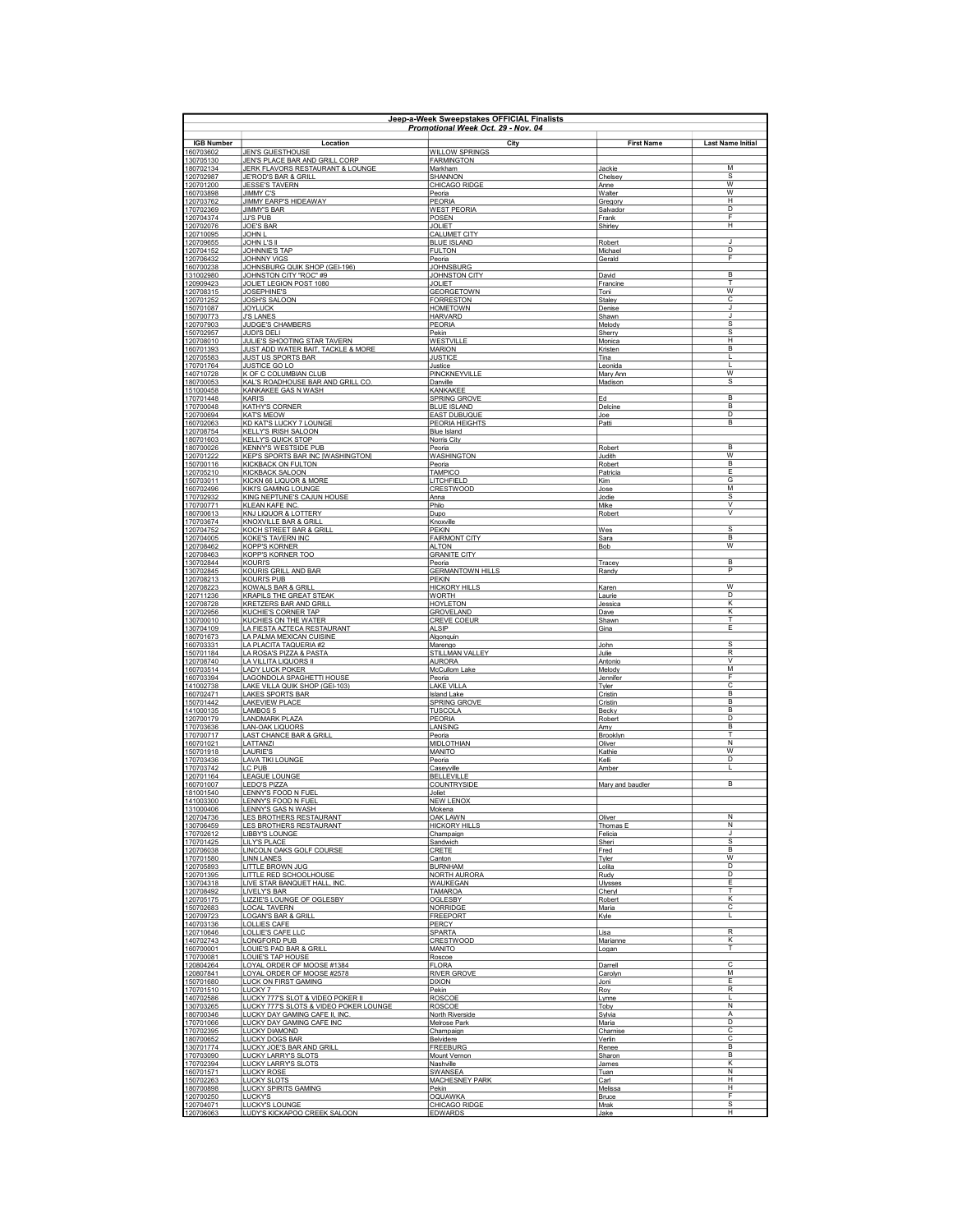| Jeep-a-Week Sweepstakes OFFICIAL Finalists<br>Promotional Week Oct. 29 - Nov. 04 |                                                                        |                                            |                         |                               |
|----------------------------------------------------------------------------------|------------------------------------------------------------------------|--------------------------------------------|-------------------------|-------------------------------|
| <b>IGB Number</b>                                                                | Location                                                               | City                                       | <b>First Name</b>       | <b>Last Name Initial</b>      |
| 170703218                                                                        | LULU BELLE'S PANCAKEHOUSE II LLC<br><b>LUXEMBURGER CLUB</b>            | <b>FRANKLIN PARK</b>                       | Anna                    | P<br>$\overline{W}$           |
| 120713093<br>160704137                                                           | LYNWOOD SPORT CENTER                                                   | <b>AURORA</b><br><b>LYNWOOD</b>            | Kathie<br>Amy           | G                             |
| 170701405<br>140703006                                                           | MADORI'S LIQUOR & DELI INC<br>MAGOO'S BAR LLC                          | <b>MIDLOTHIAN</b><br><b>BEDFORD PARK</b>   | Ryan<br>Matthew         | W<br>N                        |
| 120700498                                                                        | MAIN STREET BAR & GRILL - ESSEX                                        | <b>ESSEX</b>                               | Connie                  | s                             |
| 120711520<br>180700643                                                           | MAIN STREET BAR & GRILL - WALNUT<br>MAIN STREET DELI & LIQUORS         | <b>WALNUT</b><br>Countryside               | Dave                    | G                             |
| 120700638                                                                        | MAIN STREET STATION                                                    | <b>MCHENRY</b>                             | Patty                   | D                             |
| 140701123<br>170701428                                                           | <b>MAMA CIMINO'S</b><br><b>MAMA DEANS</b>                              | <b>DIXON</b><br>Bartonville                | Paul                    | $\overline{U}$                |
| 120701282                                                                        | <b>MAMA LUIGI</b>                                                      | <b>BRIDGEVIEW</b>                          | Bridget                 | G                             |
| 160700569<br>130706154                                                           | <b>MANDY'S BAR</b><br>MANNY'S PIZZA                                    | <b>O'FALLON</b><br><b>STERLING</b>         | Carrie<br>Dawn          | м<br>$\overline{R}$           |
| 120700601<br>120710778                                                           | MANNY'S PIZZA & SALOON                                                 | SAVANNA                                    | John                    | v                             |
| 120700592                                                                        | MANNY'S PIZZA & TACOS<br>MANNY'S TOO                                   | <b>FREEPORT</b><br><b>FULTON</b>           | Cherise<br>Mark         | ${\mathbb S}$<br>$\mathsf{R}$ |
| 120702053<br>120707438                                                           | MAPLE PARK PUB & GRILL<br>MAPLEWOOD INN                                | <b>MAPLE PARK</b><br><b>BLUE ISLAND</b>    | Andrew                  | s<br>N                        |
| 141003875                                                                        | MARATHON                                                               | Montgomery                                 | Ashir                   | C                             |
| 120700569<br>120702298                                                           | MARCOTTE'S BAR AND GRILL<br><b>MARDI GRAS LANES</b>                    | OAK FOREST<br>DeKalb                       | Katie<br>Harold         | C<br>D                        |
| 140701994                                                                        | <b>MARGARITAS CANTINA</b>                                              | <b>NEW BADEN</b>                           | Amanda                  |                               |
| 130703488<br>160703314                                                           | MARGARITAS MEXICAN RESTAURANT<br>MARGARITAS RESTAURANT & LOUNGE        | <b>BELLEVILLE</b><br>Lynwood               | Andria<br>Marsha        | $\overline{\mathsf{G}}$<br>B  |
| 150704027                                                                        | <b>MARGARITAS WEST</b>                                                 | Belleville                                 | Marcus                  | H                             |
| 160700228<br>120904784                                                           | MARIACHI'S INC<br>MARION B. FLETCHER POST #136                         | <b>MILLSTADT</b><br><b>MONMOUTH</b>        | Judy                    | $\overline{\mathsf{P}}$       |
| 180701509                                                                        | MARISCOS COSTA AZUL, LTD.                                              | Crestwood                                  | Fernando                | G                             |
| 170704286<br>120902069                                                           | MARKHAM AMOCO<br>MARRS MEYER AMERICAN LEGION POST 991                  | Markham<br><b>WORTH</b>                    | Cookie                  | R                             |
| 130705327<br>120705357                                                           | MARSEILLES LIONS CLUB                                                  | <b>MARSEILLES</b><br><b>STEGER</b>         |                         | R                             |
| 120703364                                                                        | <b>MARTIN'S TAVERN</b><br><b>MARY'S FAMILY DINING</b>                  | <b>GALVA</b>                               | Peter<br><b>Brian</b>   | К                             |
| 120700732<br>120800504                                                           | <b>MARY'S PLACE</b><br>MCHENRY LODGE LOYAL ORDER OF MOOSE              | <b>ROCKFORD</b><br><b>JOHNSBURG</b>        | <u>Ky</u><br>Susan      | $\sf R$<br>D                  |
| 120811573                                                                        | MCLEANSBORO ELKS LODGE 1882                                            | <b>MCLEANSBORO</b>                         |                         |                               |
| 120707124<br>180700107                                                           | <b>McMAHON'S PINTS &amp; PLATES</b><br><b>MEAT &amp; POTATO EATERY</b> | <b>WASHINGTON</b><br>Carpentersville       | Anna                    | B                             |
| 160700801                                                                        | MEAT N POTATO EATERY                                                   | <b>MCHENRY</b>                             | Nikki                   | Α                             |
| 120701293<br>120808228                                                           | <b>MEL'S PLACE</b><br>MENDOTA ELKS LODGE 1212                          | <b>MT OLIVE</b><br><b>MENDOTA</b>          | Greg<br>Scott           | Ε<br>v                        |
| 120804040                                                                        | MENDOTA MOOSE LODGE #714                                               | <b>MENDOTA</b>                             | Mick                    | H                             |
| 160700189<br>150704232                                                           | MESSENGER'S BAR AND GRILL<br>MESSIES BAR & GRILL INC                   | OREGON<br>OREGON                           | Tracy<br>Dennis         | $\mathsf{R}$<br>${\sf R}$     |
| 180700085                                                                        | MI TIERRA BONITA                                                       | <b>Fairmont City</b>                       |                         | F                             |
| 160700932<br>120709096                                                           | MID TOWN PACKAGE LIQUOR'S<br>MIKE & DENISE'S PIZZERIA & PUB            | <b>SESSER</b><br><b>AURORA</b>             | Teresa<br>Patricia      | H                             |
| 130704491<br>160702725                                                           | MIKE & DENISE'S PIZZERIA & PUB - YORKVILLE<br><b>MIKKI'S DINFR</b>     | YORKVILLE<br><b>WILMINGTON</b>             | Bill<br>Robert          | M<br>С                        |
| 160702868                                                                        | MIMINIS GENERAL STORE                                                  | <b>ASHTON</b>                              | Donna                   | G                             |
| 160700902<br>140703386                                                           | MIMMO'S PIZZA<br><b>MINDY'S</b>                                        | <b>FORRESTON</b><br><b>MOKENA</b>          | Chris<br>Joseph         | κ<br>$\overline{\mathsf{P}}$  |
| 120701329                                                                        | <b>MINIER LANES</b>                                                    | MINIER                                     | Mike                    | P                             |
| 170704284<br>180700983                                                           | MINNIHANS SPORTS BAR<br><b>MIRA'S CAFE</b>                             | Hampshire<br>Elk Grove Village             | Keith                   | G                             |
| 120701987                                                                        | MISS BILL'S PLACE                                                      | <b>CALUMET PARK</b>                        | Karen                   | L                             |
| 150701539<br>120710160                                                           | MISS KITTY'S SALOON INC<br><b>MISTY'S BAR</b>                          | <b>MARENGO</b><br>KEWANEE                  | Diane<br>Karen          | E<br>s                        |
| 120710387                                                                        | MOLLY'S BAR & THE BOTTLE STORE                                         | <b>DEKALB</b>                              |                         | $\overline{P}$                |
| 140700161<br>130704913                                                           | MOLLY'S DELI<br>MOLLY'S DELI                                           | <b>MACHESNEY PARK</b><br><b>LOVES PARK</b> | Jermaine<br>Trina       | D                             |
| 140700173<br>140700713                                                           | MOLLY'S DELI                                                           | Loves Park<br>Rockford                     | Shirley                 | Ε                             |
| 140700887                                                                        | <b>MOLLY'S DELI</b><br>MOLLY'S DELI                                    | Rockford                                   | Margie                  | L                             |
| 130704426<br>140702957                                                           | MOLLY'S DELI<br>MOLLY'S DELI                                           | <b>LOVES PARK</b><br>Rockford              | Alice<br>Lynn           | н<br>А                        |
| 140700009                                                                        | MOLLY'S DELI                                                           | Rockford                                   | Corbin                  | P                             |
| 150702424<br>130704314                                                           | MOLLY'S DELI<br>MOLLY'S DELI                                           | <b>BELVIDERE</b><br><b>ROSCOE</b>          | Erin<br>Becky           | B<br>М                        |
| 120705200                                                                        | <b>MONGO MCMICHAELS</b>                                                | <b>ROMEOVILLE</b>                          |                         |                               |
| 140702275<br>180701719                                                           | <b>MONKEY BUSINESS</b><br>MOODY'S CLUB                                 | <b>GALESBURG</b><br>Peoria                 | Jaime<br>Stacev         | л                             |
| 120806275                                                                        | MOOSE LODGE #241                                                       | <b>WILMINGTON</b>                          | Celeste                 | $\overline{B}$                |
| 120702170<br>140703579                                                           | MORAN ATHLETIC CLUB<br>MORT'S PUB INC                                  | <b>JOLIET</b><br><b>LA SALLE</b>           | David<br>Geri           | F<br>H                        |
| 160701232<br>180700580                                                           | MO'S WILLOW PUB & GRUB<br>MOTHER'S                                     | <b>WILLOW SPRINGS</b><br><b>GRANVILLE</b>  | Anna<br>Linda           | N<br>B                        |
| 180701589                                                                        | MOTZEE'S                                                               | Wataga                                     | Laurie                  | R                             |
| 150700579<br>120706457                                                           | <b>MR TEQUILA BAR &amp; GRILL</b><br>MR. SALSAS                        | <b>DIXON</b><br><b>OGLESBY</b>             | Anthony<br>Filiberto    | с<br>s                        |
| 120707671                                                                        | MT CARROLL BOWLING CENTER                                              | MT CARROLL                                 | Roger                   | М                             |
| 120703199<br>130802222                                                           | MT HAWLEY BOWL<br>MT MORRIS MOOSE LODGE #1551                          | PEORIA<br><b>MT MORRIS</b>                 | Angela<br>Sara          | г<br>κ                        |
| 130704585                                                                        | MUGGS & SUDDS MOMENCE                                                  | <b>MOMENCE</b>                             | Gene                    | Η                             |
| 160700430<br>120702148                                                           | MURDOCK'S PLACE<br>MURPHY'S LAW                                        | <b>LODA</b><br>OAK LAWN                    | Cortni<br>Edward        | К<br>$\overline{s}$           |
| 120712495                                                                        | <b>MY PLACE [BRADFORD]</b>                                             | <b>BRADFORD</b>                            | Taylour                 | R.                            |
| 120700520<br>160700540                                                           | MY PLACE BAR & GRILL<br>MY PLACE BAR AND GRILL                         | <b>ROCKFORD</b><br><b>MCHENRY</b>          | Jason<br>Mike           | т<br>B                        |
| 120707318                                                                        | N J'S PLACE                                                            | <b>DECATUR</b>                             | Joyce                   | w                             |
| 160702323<br>170704265                                                           | <b>NAT'S PLACE LLC</b><br>NATURAL LAW COCKTAIL CLUB AND EATERY         | Chillicothe<br><b>Blue Island</b>          | Brittany<br>Ivan        | s<br>v                        |
| 120700651<br>120703322                                                           | NEW DJ'S BAR & GRILL<br><b>NEW WINDSOR DEPOT</b>                       | <b>ALTON</b><br><b>NEW WINDSOR</b>         | Steve                   | W<br>$\mathsf{R}$             |
| 130705816                                                                        | <b>NICKS BAR &amp; GRILL</b>                                           | <b>GRANITE CITY</b>                        | Sharon                  |                               |
| 130703729<br>140700240                                                           | <b>NICK'S BARBEQUE</b><br>NICKS BBQ AT TINLEY PARK                     | <b>HOMER GLEN</b><br><b>TINLEY PARK</b>    | Patricia                | M                             |
| 120707312                                                                        | <b>NICK'S TAVERN</b>                                                   | <b>LEMONT</b>                              | Lisa                    | $\overline{s}$                |
| 120706387<br>120700386                                                           | NINTH ST PUB<br>NO JACKS BAR & GRILL                                   | <b>LA SALLE</b><br><b>SMITHTON</b>         | Josh<br>Joshua          | J<br>ĸ                        |
| 120711947                                                                        | NO NAME PUB                                                            | <b>FOREST VIEW</b>                         | Maribel                 | $\overline{\mathsf{R}}$       |
| 150700584<br>170700680                                                           | NONNA D'S PIZZERIA<br>NORBY'S SLOTS                                    | <b>BERWYN</b><br>Carrollton                | Dawn<br>Richard         | $\overline{s}$<br>s           |
| 150700990                                                                        | NORTH MAIN BAR                                                         | <b>ROCKFORD</b>                            | Nicole                  | W                             |
| 130704969<br>120705504                                                           | NORTHEND LIQUOR<br>NORTHGATE FAMILY RECREATION                         | <b>STERLING</b><br>GALESBURG               | Mary<br>Diane           | п<br>M                        |
| 120700484                                                                        | NORTHSIDE TAP                                                          | <b>MARENGO</b>                             | Natalea                 | с                             |
| 120700529<br>120701470                                                           | <b>NOWHERE BAR &amp; GRILL</b><br><b>NU BOWL LANES</b>                 | Victoria<br><b>MT VERNON</b>               | Monika<br>Andrea        | B                             |
| 120702299                                                                        | OAK FOREST BOWL                                                        | <b>OAK FOREST</b>                          | Mike                    | п<br>M                        |
| 171003954<br>120705057                                                           | OASIS ON 20<br>O'BRIEN'S CORNER TAVERN                                 | Elgin<br>DANVILLE                          | <u>Sara</u><br>Mary ann | Η.                            |
| 150701106<br>160703526                                                           | OFF THE HOOK BAR & GRILL<br>OFFICE LOUNGE                              | <b>KEITHSBURG</b><br>Belleville            | Richie                  | $\overline{\mathsf{N}}$       |
| 120705520                                                                        | OFFIE'S TAP                                                            | Huntley                                    | Cheryl                  | G                             |
| 170704029<br>120712916                                                           | OK CORRAL PIZZERIA INC<br>OL' DAD'S PLACE                              | Markham<br>Pekin                           | Neil                    | M                             |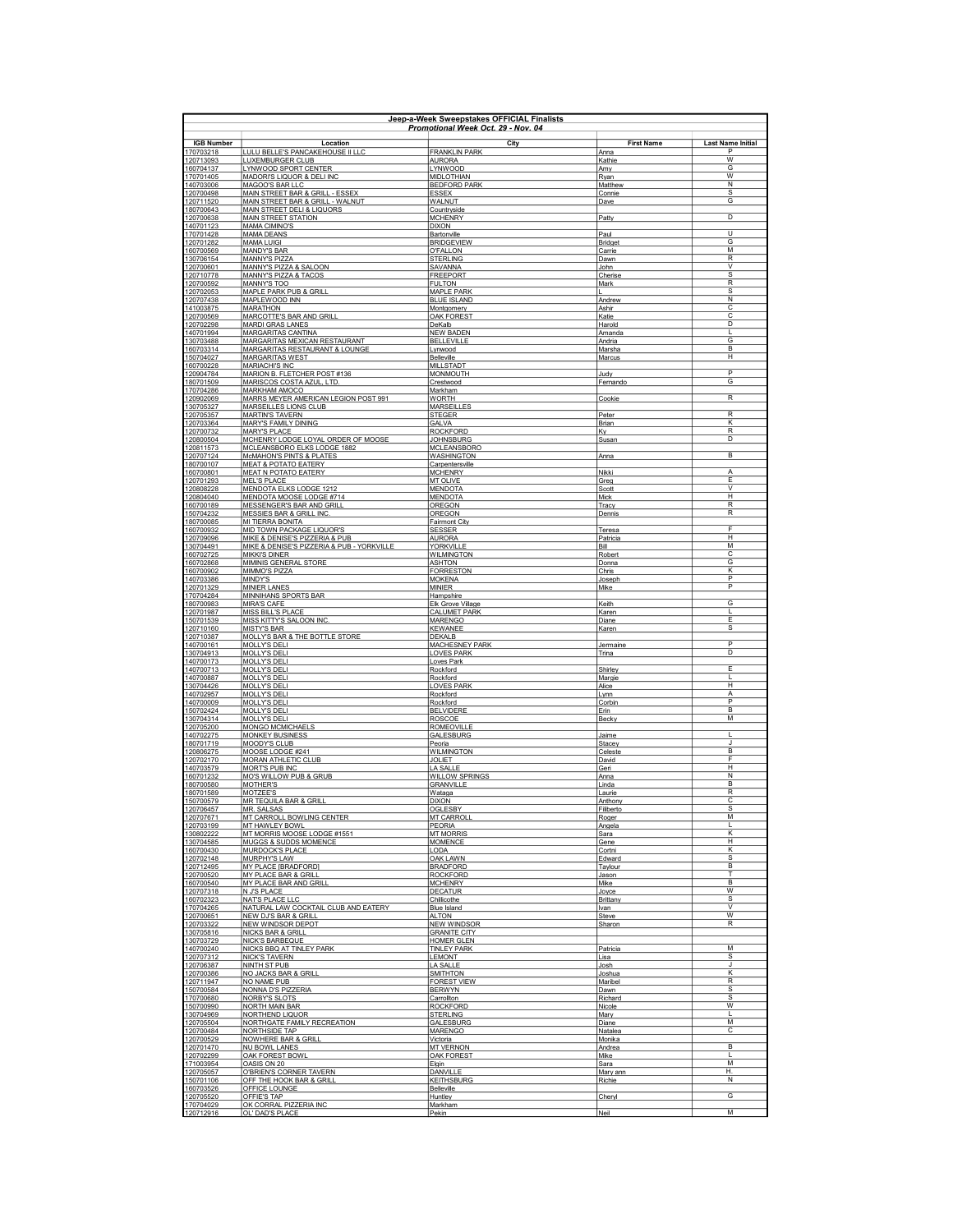|                        | Jeep-a-Week Sweepstakes OFFICIAL Finalists<br>Promotional Week Oct. 29 - Nov. 04 |                                           |                            |                                           |  |
|------------------------|----------------------------------------------------------------------------------|-------------------------------------------|----------------------------|-------------------------------------------|--|
| <b>IGB Number</b>      | Location                                                                         | City                                      | <b>First Name</b>          | <b>Last Name Initial</b>                  |  |
| 120712372<br>120701384 | OLD CHICAGO RESTAURANT<br>OLD TOWN TAP                                           | PEORIA<br>CRETE                           | Chris                      | J                                         |  |
| 120701254              | OLDE TYME INN                                                                    | <b>SANDWICH</b>                           |                            |                                           |  |
| 180700341<br>150701597 | OLIVER'S PIZZA & PUB<br>ONE PAW'Z PUB LLC                                        | Peoria Heights<br><b>MCNABB</b>           | Robert<br>Scott            | B <sub>1</sub><br>B                       |  |
| 140704038<br>150701658 | ONE STOP SMOKERS SHOP<br>OQUAWKA DINER, INC                                      | GALESBURG<br><b>OQUAWKA</b>               | Chris                      | P                                         |  |
| 130703902              | <b>OSCAR'S BAR &amp; GRILL LLC</b>                                               | CAHOKIA                                   | Brenda                     | л                                         |  |
| 130705111<br>120801306 | OSWEGO INN<br>OTTAWA LODGE 960                                                   | OSWEGO<br><b>OTTAWA</b>                   | Budd<br>Loretta            | B<br>R                                    |  |
| 120707834              | <b>OUR PLACE</b>                                                                 | SOUTH ELGIN                               | Jack                       | G<br>$\overline{\mathsf{v}}$              |  |
| 120704043<br>140703253 | P J KLEM'S RESTAURANT<br>P.T.'s IN THE HILL                                      | <b>LYONS</b><br>WALNUT HILL               | William                    |                                           |  |
| 170701583<br>150703796 | PA-CHAN-GA<br>PADDY'S                                                            | Kankakee<br>CREST HILL                    | Windy<br>Jennifer          | M<br>w                                    |  |
| 180700268              | PAIR OF DICE                                                                     | Columbia                                  | Toni                       | M                                         |  |
| 120703319<br>130700172 | PAPA'S<br>PAPPAS RESTAURANT                                                      | <b>MONMOUTH</b><br><b>ALSIP</b>           | Kristal<br>George          | H<br>P                                    |  |
| 120700573              | PARADISE                                                                         | <b>GALENA</b>                             | Sue                        | H                                         |  |
| 160701786<br>150700583 | PARADOX EMPORIUM INC<br>PARIS <sub>21</sub>                                      | <b>BRADLEY</b><br><b>LEMONT</b>           | David<br>Chuck             | E<br>$\vee$                               |  |
| 150704192<br>120905409 | <b>PARISH'S PUB</b><br>PARK FOREST A L POST# 1198                                | Washington<br>CHICAGO HEIGHTS             | Gerald                     | E<br>$\overline{\mathsf{R}}$              |  |
| 130700357              | <b>PARK TAP</b>                                                                  | <b>CALUMET PARK</b>                       | <u>Jackie</u><br>Christine | D                                         |  |
| 120703840<br>120700338 | PARKSIDE LANES<br>PATIO SNACK SHOP                                               | <b>AURORA</b><br>GALESBURG                | Glenn<br>Nic.              | $\overline{s}$<br>M                       |  |
| 160701033              | PATSY'S                                                                          | <b>HARVARD</b>                            | Carol                      | $\overline{H}$<br>E                       |  |
| 120701377<br>120701152 | PEORIA PIZZA WORKS<br>PEOTONE BOWL & LOUNGE                                      | PEORIA HEIGHTS<br>PEOTONE                 | Gerald<br>Amanda           | H                                         |  |
| 160700043<br>180700379 | PEPE'S MEXICAN RESTAURANT<br>PEPPERS GAMING PARLOR                               | Romeoville<br>NASHVILLE                   | Lucie<br><b>Pat</b>        | К<br>w                                    |  |
| 170700315              | PERDUE'S GRILL, INC                                                              | Tremont                                   |                            |                                           |  |
| 120707634<br>130800433 | PERIGEN'S TAVERN<br>PETER H CLARK LDGE 483 ELKS                                  | MADISON<br>PEORIA                         | Vernell                    | W                                         |  |
| 120706274              | PETE'S LOUNGE                                                                    | <b>ALTON</b>                              | Richard                    | s                                         |  |
| 150700199<br>120702107 | PETRI'S POUR HOUSE<br>PETROLEUM CLUB OF OLNEY                                    | <b>MINONK</b><br><b>OLNEY</b>             | Will<br>Rod                | I.                                        |  |
| 120710898<br>120910788 | PHEASANT LANES - KEGLERS PUB<br>PHILLIP CARPENTER POST 66 AMVETS                 | <b>BLOOMINGTON</b><br>WHEELING            | Dorothy<br>Sheldon         | $\overline{N}$<br>$\overline{\mathsf{w}}$ |  |
| 130703566              | PHILLIPS 66 & RTE 203 MART                                                       | <b>FAIRMONT CITY</b>                      |                            |                                           |  |
| 140700800<br>160703597 | PHOENIX CLUB<br>PIG DOG PUB                                                      | <b>AURORA</b><br>Montgomery               | Margie<br>Rodrigo          | T<br>M                                    |  |
| 150700908<br>150703734 | PIN AND TONIC<br>PIN SPLITTER LANES LLC                                          | <b>BEECHER</b><br><b>PRINCETON</b>        | Dina<br>Tonia              | н<br>I.                                   |  |
| 170704047              | PIT RIB HOUSE                                                                    | <b>HICKORY HILLS</b>                      | Spyros                     | P                                         |  |
| 170704058<br>120700480 | PIT STOP INC<br>PJ'S POUR HOUSE                                                  | <b>WALNUT</b><br><b>OAK LAWN</b>          | Joy<br>Adam                | W<br>D                                    |  |
| 140702359              | PJS VIDEO GAMING CAFE                                                            | <b>STEELEVILLE</b>                        | Daniel                     | L                                         |  |
| 120704369<br>180701453 | PLAYERS PUB & GRILL<br>PLUM GARDEN MCHENRY                                       | Prospect Heights<br><b>McHenry</b>        | Cathy<br>Judy              | D<br>B                                    |  |
| 140703603<br>160701187 | PO-BOY'S ON FROSTWOOD, LLC                                                       | Peoria                                    | <b>Tim</b>                 | $\mathbf{L}$<br>D                         |  |
| 120710815              | POCKETS BILLIARDS - DOC'S LOUNGE<br>POP-A-TOPS AGAIN INC                         | Crestwood<br><b>SCALES MOUND</b>          | <u>Lisa</u><br>Ryan        | w                                         |  |
| 130705322<br>140700107 | POPECK CONVENIENCE STORE<br>PORT ROYAL GASTROPUB                                 | <b>ASHLEY</b><br><b>DECATUR</b>           | Sydney                     | $\mathsf{R}$                              |  |
| 180700953              | PORTER'S PUB                                                                     | Tamaroa                                   | Tvler                      | К                                         |  |
| 160700955<br>150702720 | POT BELLY PUB<br>POTESTA'S PIZZA ALONSO                                          | WESTMONT<br>WAUKEGAN                      | Doug                       | G                                         |  |
| 120706070<br>120706565 | POUR HOUSE<br>POUR HOUSE PUB                                                     | <b>FIELDON</b><br>Kingston                | Wilburn<br>Melissa         | C<br>$\overline{P}$                       |  |
| 120705909              | PRIME TIME RESTAURANT AND BAR                                                    | <b>HICKORY HILLS</b>                      | Thomas E                   | $\overline{\mathsf{N}}$                   |  |
| 170701056<br>120708467 | PRINCEVILLE FOOD & GAMING<br>PROGRESSIVE CLUB                                    | Princeville<br>WILSONVILLE                | William                    | $\overline{D}$                            |  |
| 150700490              | PROHIBITION JUNCTION SPORTS BAR AND GRILL                                        | OSWEGO                                    | Leroy                      | К<br>F                                    |  |
| 160701478<br>160703693 | <b>PROOF</b><br><b>PUB 29</b>                                                    | JERSEYVILLE<br>Green Valley               | Lorena<br>Vicky            | B                                         |  |
| 170700311<br>120704413 | <b>PUB 56</b><br>PZ'S PLACE & STEAKHOUSE                                         | Aurora<br>GALESBURG                       | Barbara                    | н                                         |  |
| 120709659              | QUAD CITIES FAMILY ENTERTAINMENT CENTER                                          | <b>MOLINE</b>                             | Brandi                     | C                                         |  |
| 120902330<br>160700794 | QUAD CITY AMVETS POST 51<br>QUICK HITS VIDEO SLOTS & POKER                       | <b>GRANITE CITY</b><br><b>ASHMORE</b>     | Sheila<br>Mark             | $\circ$<br>$\mathsf R$                    |  |
| 140702452              | <b>QUIK MART</b>                                                                 | <b>ROSCOE</b><br><b>LOVES PARK</b>        | Kathy                      | $\mathbf{L}$<br>$\circ$                   |  |
| 160700159<br>120707844 | QUIQUE'S TAQUERIA<br>R & L SPORTS BAR                                            | <b>EAST ALTON</b>                         | <b>Jazmyn</b>              |                                           |  |
| 120710773<br>120702950 | R & R PUB<br>R BAR                                                               | SHABBONA<br><b>TOULON</b>                 | Scott<br>Wendy             | B<br>s                                    |  |
| 120705969              | <b>R&amp;R THE CROSSING</b>                                                      | <b>MT VERNON</b>                          | Alyssa                     | M                                         |  |
| 160703141<br>120702232 | R.J.'S HARTFORD HIDEOUT INC<br><b>RACER'S EDGE</b>                               | Hartford<br><b>EAST MOLINE</b>            | Bob<br><b>Tom</b>          | M<br>s                                    |  |
| 120712351<br>170700370 | RACHETTI'S CAFE & PIZZERIA<br>RACKS ON THE ROCKS                                 | <b>COAL CITY</b><br>West Peoria           | Joshua<br>Tammie           | P<br>J.                                   |  |
| 120708319              | <b>RANK &amp; FILE LOUNGE</b>                                                    | DU QUOIN                                  | Paula                      | w                                         |  |
| 150700603<br>120700773 | RAY'S CHICAGO BBQ & SLOTS<br><b>REBA'S MUTUAL TAP</b>                            | <b>DEKALB</b><br>PEORIA                   | TJ                         | B                                         |  |
| 170702473<br>120700397 | RECO'S ROADHOUSE BAR & GRILL INC.<br><b>RED BARN</b>                             | East Brooklyn<br><b>PEORIA</b>            | Edward                     | G<br>G                                    |  |
| 121000739              | <b>RED ROOSTER TERMINAL</b>                                                      | <b>OLNEY</b>                              | Terry<br>Alice             | H                                         |  |
| 120712742<br>160703506 | RED'S<br><b>RED'S BAR &amp; GRILL</b>                                            | <b>BELVIDERE</b><br>SHEFFIELD             | Ross<br>Robert             | P<br>$\overline{B}$                       |  |
| 170701337              | <b>RED'S LIQUOR</b>                                                              | Warren                                    | Nicole                     | D                                         |  |
| 160704013<br>180702300 | REDWOOD LUXE BAR AND GRILLE<br>REFINERY BAR & GRILL                              | <b>OLYMPIA FIELDS</b><br>Wood River       | Dan                        | E                                         |  |
| 120706175<br>120707498 | REGAL BEAGLE<br><b>REPHIL'S</b>                                                  | Godfrey<br>LA SALLE                       | Doug<br>Paul               | B<br>W                                    |  |
| 120700495              | RICHARDS CHICKEN AND RIBS                                                        | ROUND LAKE HEIGHTS                        | Vicki                      | s                                         |  |
| 150702279<br>170704104 | RICHMOND LIQUOR & TOBACCO<br><b>RIDGE LIQUORS</b>                                | Richmond<br>CHICAGO RIDGE                 | Trixy<br>Jeff              | н<br>Κ                                    |  |
| 171004153              | RIDGEWAY PETROLEUM                                                               | New Lenox                                 |                            |                                           |  |
| 170700978<br>130703799 | RINGO'S PLACE, LLC<br><b>RIVER ROADHOUSE</b>                                     | Cahokia<br><b>MACKINAW</b>                | Adrian<br>Angela           | s<br>$\overline{s}$                       |  |
| 130700708<br>150700932 | RIVERBANK LODGE<br><b>RIVERSIDE SALOON</b>                                       | <b>PETERSBURG</b><br><b>ALTON</b>         | Linda                      | D                                         |  |
| 120700793              | <b>RIVERSIDE TAP</b>                                                             | <b>BLUE ISLAND</b>                        | Kathleen                   | D                                         |  |
| 140701403<br>170702436 | RJ'S PLACE<br><b>ROAMERS</b>                                                     | <b>HARTFORD</b><br><b>STREATOR</b>        |                            |                                           |  |
| 120702192              | <b>ROBINS</b>                                                                    | TII TON<br><b>VIENNA</b>                  | Gary                       | B                                         |  |
| 140702632<br>170704328 | <b>ROC #11</b><br>ROC ONE #13                                                    | <b>West Frankfort</b>                     |                            |                                           |  |
| 130904751<br>140701485 | ROCK FALLS POST 902 AMERICAN LEGION<br>ROCKY'S PIZZERIA                          | <b>ROCK FALLS</b><br><b>NORTH CHICAGO</b> | Noel<br>Moshe              | J.<br>w                                   |  |
| 180702395              | ROCKY'S STURGEON BAY INN                                                         | <b>NEW BOSTON</b>                         | Jim                        | M                                         |  |
| 120703333<br>150700935 | RON & IVIE'S UNIQUE TAP<br><b>ROOKIES</b>                                        | <b>EAST PEORIA</b><br><b>BRIMFIELD</b>    | Carla<br>David             | P<br>К                                    |  |
| 170700025<br>120906443 | ROSIE'S<br>ROSS PEARSON VFW 5149                                                 | PALOS HILLS<br><b>ROCKFORD</b>            | Deborah<br>Lisa            | К<br>H                                    |  |
| 170702548              | <b>ROSY'S</b>                                                                    | East Dubuque                              | Adam                       | N                                         |  |
| 120702188<br>150702906 | ROUTE 20 BAR & GRILL<br>ROUTE 203 LIQUOR & GROCERY                               | <b>FREEPORT</b><br>Madison                | Carol<br>Alexandria        | D<br>$\overline{A}$                       |  |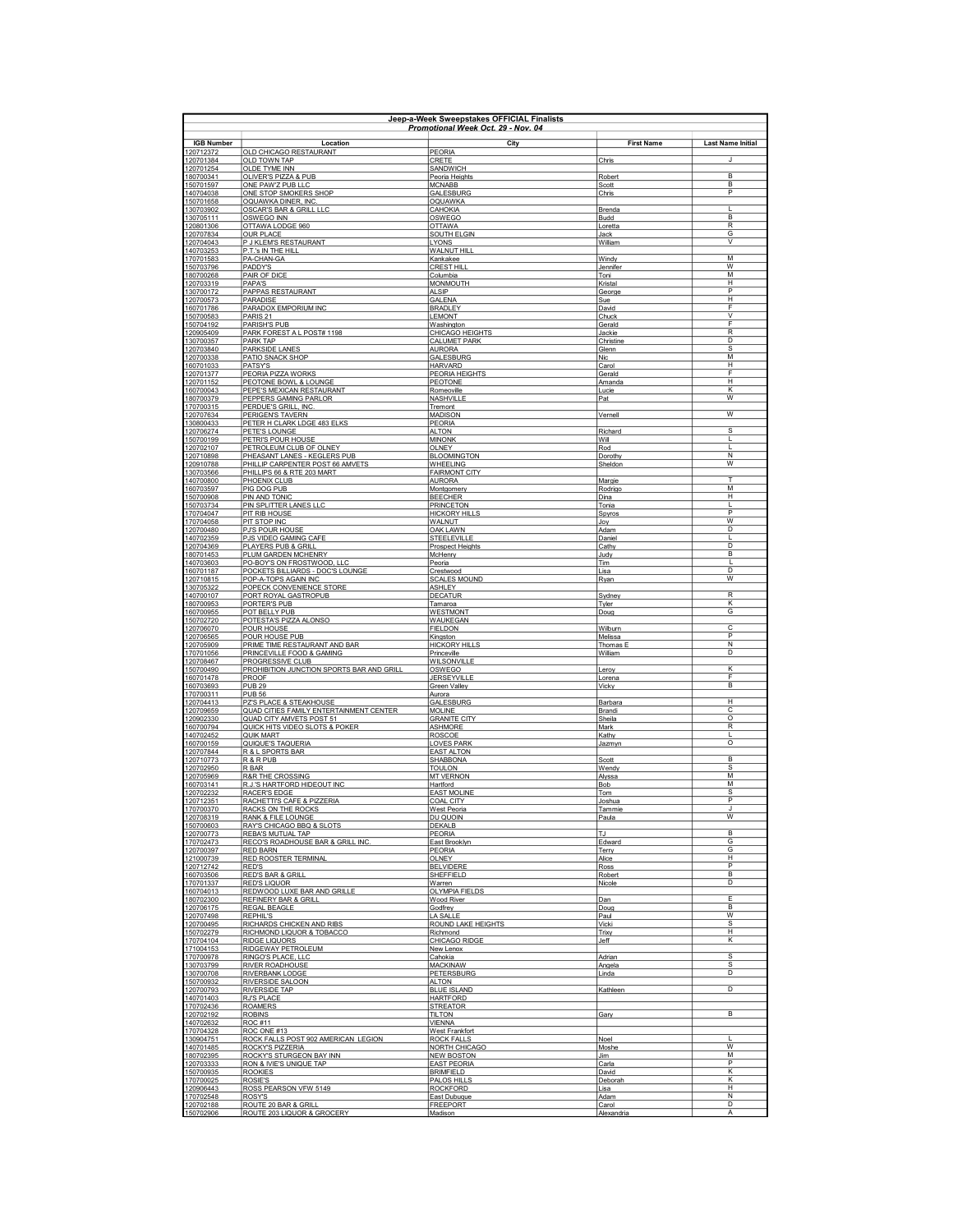|                        | Jeen-a-Week Sweenstakes OFFICIAL Finalists<br>Promotional Week Oct. 29 - Nov. 04 |                                          |                            |                          |  |
|------------------------|----------------------------------------------------------------------------------|------------------------------------------|----------------------------|--------------------------|--|
| <b>IGB Number</b>      | Location                                                                         | City                                     | <b>First Name</b>          | <b>Last Name Initial</b> |  |
| 160701783<br>120701371 | ROUTE 37 STORE<br>ROUTE 45 WAYSIDE LLC                                           | <b>MARION</b><br>PESOTUM                 | Kathy<br>Michelle          | Α<br>$\overline{s}$      |  |
| 120700555              | ROUTE FIFTY NORTH                                                                | <b>MANTENO</b>                           | Jake                       | D                        |  |
| 160702974<br>120702226 | ROXI'S GAMING PARLOR, LLC<br>ROYAL LIQUOR WEST & ROYAL PUB                       | Minooka<br><b>FREEPORT</b>               | Yolanda<br>Tara            | H<br>B                   |  |
| 140703784<br>140703294 | <b>RSB FUELS</b><br>RUBES LIQUOR LOCKER INC                                      | <b>MT OLIVE</b><br>DAHLGREN              | Melinda                    | D                        |  |
| 160700431              | <b>RUBY'S HANGOUT</b>                                                            | SOUTHERN VIEW                            | Susar                      | P                        |  |
| 140702914<br>120708140 | RUDY'S PLACE<br>RUMORS - CENTRALIA                                               | <b>AURORA</b><br>Centralia               | Paul<br>Larry              | К<br>$\overline{w}$      |  |
| 140703099<br>160704087 | RUSSELL OIL - ROC #5 - HARRISBURG<br>RUSSELL OIL CO #8                           | Harrisburg<br>Harrisburg                 |                            |                          |  |
| 170700144              | RUSSELL OIL CO.                                                                  | Johnston City                            |                            |                          |  |
| 160700406<br>161000412 | RUSSELL OIL CO. ROC #2<br>RUSSELL OIL CO. ROC #6                                 | <b>CARRIER MILLS</b><br><b>ROSICLARE</b> | John                       | s                        |  |
| 120706576<br>160702636 | RUSTY NAIL JOAK LAWN]<br>SADIES PLACE                                            | OAK LAWN<br>Danville                     | Mike                       | G<br>s                   |  |
| 130704752              | SAGE HOUSE                                                                       | <b>BUNKER HILL</b>                       | Douglas<br>Rachel          | м                        |  |
| 130701398<br>120712830 | SALAMONES PIZZA<br>SAMMY'S PIZZA                                                 | CHERRY VALLEY<br>Momence                 | Rosa<br>Claudia            | M<br>Z                   |  |
| 170704233              | SAMMY'S PIZZA OF MANTENO                                                         | Manteno                                  |                            | D.                       |  |
| 150701141<br>130700965 | SAM'S BLUE MOON CAFE<br><u>SAMS TAVERN</u>                                       | <b>ROUND LAKE</b><br><b>MARENGO</b>      | Faithetta<br><u>Joseph</u> | B                        |  |
| 130704688<br>140701340 | <b>SAM'S TRIPLE CROWN</b><br>SANDBURR RUN LLC                                    | <b>ORLAND HILLS</b><br><b>THOMSON</b>    | Patrick<br>Kaden           | M<br>L                   |  |
| 170700022              | <b>SANDEE'S</b>                                                                  | Bartonville                              | Amanda                     | Ε                        |  |
| 170702156<br>160702660 | SANDOK N PALAYOK AT IBA PA<br>SAVANNA INN & SUITES                               | Crestwood<br>SAVANNA                     | Daniel                     | н                        |  |
| 120806281<br>120713004 | SAVANNA LODGE NO 1095<br>SAX SPEEDI CHEK                                         | SAVANNA<br>MASCOUTAH                     | Linda<br>Dan               | <sub>S</sub><br>M        |  |
| 120708194              | SCHELLER PLAYHOUSE                                                               | SCHELLER                                 | Keith                      | R                        |  |
| 150703454<br>180700667 | SCHIAPPA'S "THE LITTLE HILL<br><b>SCHNITZEL PLATZ</b>                            | LEBANON<br><b>GLENDALE HEIGHTS</b>       |                            |                          |  |
| 120700777              | SCHOONER'S [BLOOMINGTON]                                                         | <b>BLOOMINGTON</b>                       | Chris                      | H                        |  |
| 130705837<br>140701556 | <b>SCHOONERS [PEORIA HEIGHTS]</b><br>SCOREBOARD BAR AND GRILL                    | <b>PEORIA HEIGHTS</b><br>LAKE ZURICH     | Michelle                   |                          |  |
| 120704954<br>140701076 | SHADY HILL SALOON<br>SHAMROCK VIDEO GAMING                                       | <b>GALESBURG</b><br><b>LOVES PARK</b>    | Melissa<br>John            | M<br>Α                   |  |
| 180700005              | SHELL OF LEMONT                                                                  | <b>LEMONT</b><br><b>SHERIDAN</b>         |                            |                          |  |
| 130702041<br>120710889 | SHERIDAN TOBACCO & SPIRITS<br>SHORELINE BOAT & SKI                               | <b>OTTAWA</b>                            | Phil<br>Dan                | A<br>H                   |  |
| 120700589<br>130705060 | SHOT SPOT PUB<br>SHOW GIRL'S                                                     | <b>BARTONVILLE</b><br>GALESBURG          | Andrew<br>Mike             | s<br>B                   |  |
| 160703093              | SIDETRACKED SALOON                                                               | Orion                                    | Lisa                       | H                        |  |
| 120700297<br>120704754 | SIDETRAX BAR & GRILL<br>SIGNATURES BAR & GRIL                                    | GALESBURG<br>CARLYLE                     | April                      | M                        |  |
| 130700452<br>180700968 | <b>SILVER BULLET</b><br><b>SILVER CITY SLOTS</b>                                 | <b>EAST PEORIA</b>                       | Bruce                      | w<br>M                   |  |
| 120706265              | <b>SILVER FRONT</b>                                                              | Sterling<br><b>GALESBURG</b>             | Dawn<br>Jaime              | $\mathbf{I}$             |  |
| 180701225<br>160700967 | SIMPLY KRACKED<br>SIYA IN TUSCOLA INC                                            | Peru<br><b>TUSCOLA</b>                   | Robert                     | $\overline{s}$           |  |
| 120702294<br>180700966 | SKIPPER INN<br><b>SKWURT</b>                                                     | CENTRALIA                                | Randy                      | $\overline{H}$<br>T      |  |
| 120702105              | SLAGER'S ON 47TH                                                                 | Peoria<br><b>BROOKFIELD</b>              | Reed<br>Nicholas           | T                        |  |
| 170700299<br>150701313 | <b>SLICK'S</b><br>SLIDER'S PIZZA & PUB                                           | Watseka<br>CHILLICOTHE                   | Patty<br>Karen             | B<br>H                   |  |
| 150702986              | SLOANS PUB HOUSE                                                                 | <b>COLLINSVILLE</b>                      |                            | H                        |  |
| 180701574<br>130703684 | <b>SLOT CITY INC</b><br>SLOTS OF FUN                                             | Marseille<br>Rockford                    | Kyla<br>Ed                 | T                        |  |
| 160703894<br>160703305 | SLOTSPOT1121<br>SLUPS BAR & GRILL LLC                                            | Pekin<br><b>BLANDINSVILLE</b>            | <u>Jason</u><br>Jesse      | C                        |  |
| 120900783              | SMITH SPAID POST 1293 VFW                                                        | Waukegan                                 | Karen                      | G<br>$\overline{R}$      |  |
| 120705952<br>140702919 | SNOOKER'S SPORTS BAR & GRILL<br><b>SOCK'S PLACE</b>                              | <b>WILMINGTON</b><br>WYANET              | Bridgette<br>Gary          | $\mathbf{I}$             |  |
| 170700182<br>180700114 | SOFIA'S SLOTS & VIDEO POKER CAFE<br>SOFIE'S SLOTS                                | <b>Niles</b><br><b>MOLINE</b>            | Ellen<br>Ouht              | M<br>P                   |  |
| 170700345              | SONNEBORN'S OLD NO.7, LLC                                                        | Palmyra                                  | Logan                      | н                        |  |
| 120700741<br>120701150 | SOUTH SIDE<br>SOUTHSIDE'S                                                        | Harvard<br><b>ALSIP</b>                  | Mike<br>Meghan             | D<br>A                   |  |
| 120812599<br>180700024 | SOUTHWEST MOOSE 44<br>SPARKY'S II                                                | <b>BRIDGEVIEW</b><br>SOUTH ROXANA        |                            |                          |  |
| 130701318              | SPARKYS RINGSIDE BAR & GRILLE                                                    | Peoria                                   | John                       | <b>B</b>                 |  |
| 170700691<br>151000746 | SPARTANVILLE FUELING STATION<br>SPEEDWAY #1415                                   | Waltonville<br><b>KANKAKEE</b>           | <u>Jason</u><br>Terrell    | s<br>т                   |  |
| 161002424<br>161002413 | SPEEDWAY #3995<br>SPEEDWAY #4333                                                 | Belvidere<br>Montgomery                  | Glenda                     | т                        |  |
| 171003600              | SPEEDWAY #4440                                                                   | <b>BEACH PARK</b>                        | Veronica                   | $\overline{\mathsf{Q}}$  |  |
| 161002414<br>161004281 | SPEEDWAY #5036<br>SPEEDWAY #6207                                                 | Hampshire<br>Batavia                     |                            |                          |  |
| 151000141<br>171003601 | SPEEDWAY #7422<br>SPEEDWAY #7503                                                 | <b>BURBANK</b><br><b>EFFINGHAM</b>       | Orlando<br>Cynthia         | <sub>S</sub><br>w        |  |
| 171002381              | SPEEDWAY #8799                                                                   | <b>BEDFORD PARK</b>                      |                            |                          |  |
| 171002440<br>171002439 | SPEEDWAY #8851<br>SPEEDWAY #8883                                                 | <b>SOUTH ELGIN</b><br>PERU               | Pamela                     | S                        |  |
| 140701035<br>120703764 | SPIKE'S PUB AND GRUB<br>SPINNER'S TAILSPIN INN                                   | Belleville                               | <u>Jeanne</u>              | $\overline{w}$<br>C      |  |
| 150701051              | SPINS CAFE                                                                       | Kankakee<br><b>NORTH RIVERSIDE</b>       | Vicky<br>Ivory             | H                        |  |
| 170701837<br>160702685 | SPIRIT OF TUSCOLA<br>SPIRITS LOUNGE                                              | Tuscola<br><b>ELDORADO</b>               | Jan<br>Kenneth             | H<br>$\overline{w}$      |  |
| 120700779              | <b>SPOON RIVER BOWL</b>                                                          | <b>WYOMING</b>                           | Jason                      | B                        |  |
| 120700769<br>170702249 | SPOONIE'S BAR & GRILL<br>SPRATT'S TAP                                            | London Mills<br><b>HENNEPIN</b>          | Michelle<br>Sandy          | s<br>Т                   |  |
| 160704297<br>151003550 | SPRING HILL ENTERTAINMENT<br>SPRINGFIELD GAS N WASH                              | Mason City<br>Springfield                | Nick                       | B                        |  |
| 160700969              | STACY'S PLACE                                                                    | <b>CARPENTERSVILLE</b>                   | Michael                    | М                        |  |
| 121000518<br>120711864 | STARKS CORNER (LAZAR BROTHERS ENTERPRISES)<br>STARVED ROCK YACHT CLUB            | Pingree Grove<br><b>OTTAWA</b>           | <b>Bill</b><br>Rhonda      | S<br>Ν                   |  |
| 170703463<br>120705335 | STEEL HORSE WATERING HOLE, CO<br>STEVE'S BELGRADE INC                            | London Mills<br>Moline                   | Dennis                     | W                        |  |
| 170701687              | STICKS PUB AND GRUB INC                                                          | Fox River Grove                          | Matthew                    | $\overline{A}$           |  |
| 120903362<br>160704217 | STONE CITY POST VFW 2199<br>STONEWOOD GAMING INC                                 | <b>JOLIET</b><br>Dixon                   | Michael<br>Benjamin        | D<br>$\overline{N}$      |  |
| 150702736              | STONEY'S                                                                         | DANVILLE<br>SANDWICH                     | Jeff<br>AI                 | А<br>M                   |  |
| 150701191<br>160702078 | STOP & SAVE<br>STORM SHELTER PUB                                                 | <b>AVON</b>                              | Wayne                      | C                        |  |
| 170700281<br>120700273 | STRAWN BAR 3<br>STRIKE N SPARE II                                                | Strawn<br>LOCKPORT                       | Amanda<br>Wayne            | A<br>B                   |  |
| 160703701              | STRINGERS AND MOORE                                                              | Sesser                                   | Jackie                     | 7                        |  |
| 130704431<br>120705075 | <b>STUMBLE IN</b><br><b>SUE'S PLACE</b>                                          | <b>HINDSBORO</b><br><b>METAMORA</b>      | Cliff<br>Magie             | s<br>т                   |  |
| 130705958<br>150700778 | <b>SUGAR SKULL</b><br><b>SULLIVAN'S FOODS</b>                                    | <b>FRANKLIN PARK</b><br>Stockton         | Peter                      | $\overline{U}$           |  |
| 150700954              | SULLIVAN'S FOODS                                                                 | <b>PRINCETON</b>                         | Donna                      | R                        |  |
| 170701564<br>120707633 | <b>SULLIVAN'S FOODS</b><br>SULLIVAN'S TAVERN                                     | SAVANNA<br>DEKALB                        | Kelli                      | $\overline{\mathsf{s}}$  |  |
| 120700438<br>130704128 | SULLY'S OF GALESBURG<br>SUNNYLAND #1 STOP                                        | GALESBURG<br><b>EAST PEORIA</b>          | Heather<br>Eric            | s<br>S                   |  |
| 160701349              | SUNRISE FOOD & LIQUOR                                                            | <b>WONDER LAKE</b>                       | Roberto                    | P                        |  |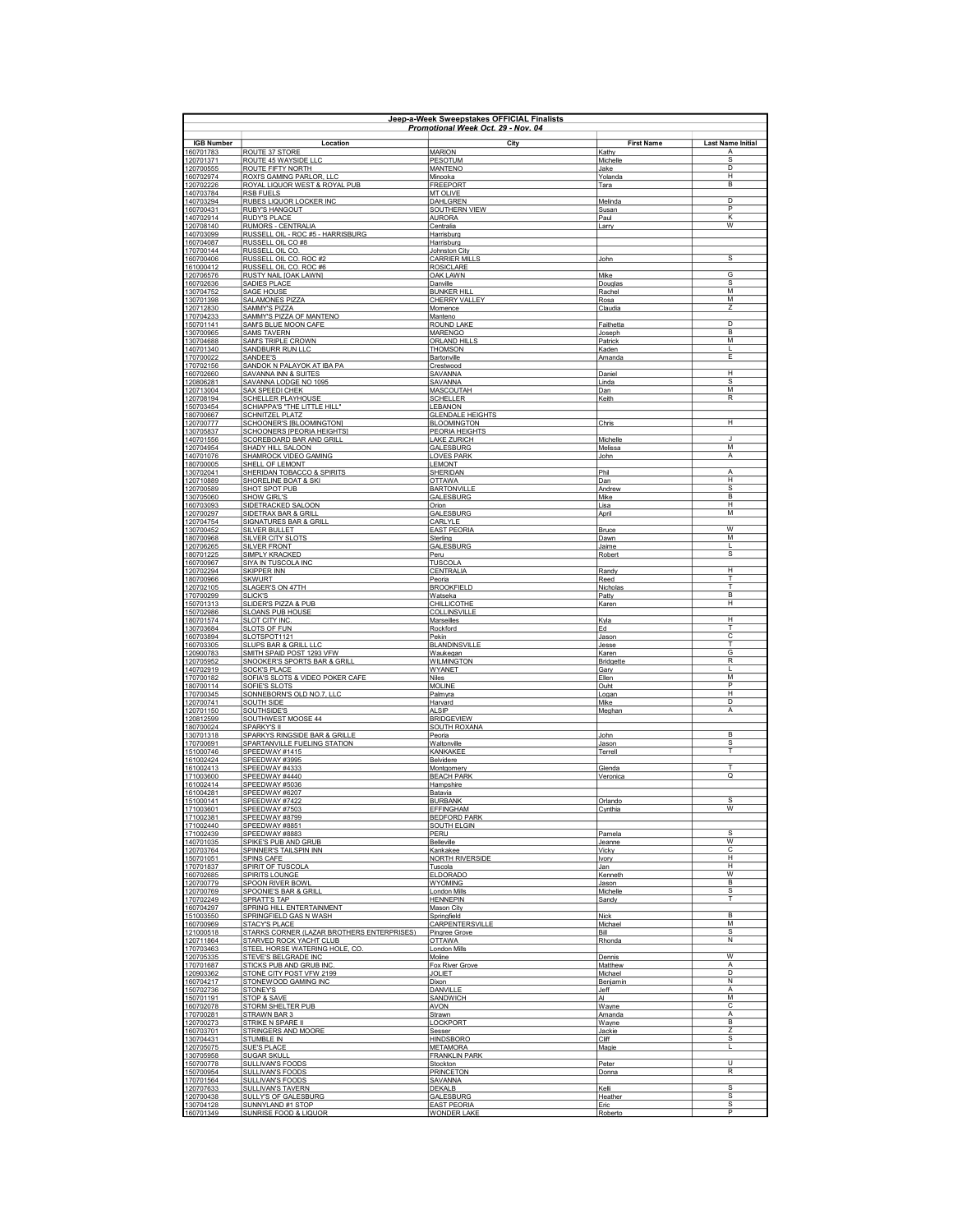| Jeep-a-Week Sweepstakes OFFICIAL Finalists<br>Promotional Week Oct. 29 - Nov. 04 |                                                                     |                                            |                       |                            |
|----------------------------------------------------------------------------------|---------------------------------------------------------------------|--------------------------------------------|-----------------------|----------------------------|
| <b>IGB Number</b>                                                                | Location                                                            | City                                       | <b>First Name</b>     | <b>Last Name Initial</b>   |
| 120703923                                                                        | <b>SUNSET BAR &amp; GRILL</b>                                       | <b>GODFREY</b>                             | Elena                 | т                          |
| 150702241<br>120703305                                                           | <b>SWAY BAR</b><br>T & D SWEETWATER CORP                            | <b>SCHILLER PARK</b><br><b>LITTLE YORK</b> | Neda                  | H                          |
| 160703355<br>160703447                                                           | <b>TACOS GISELLE CORP</b><br><b>TANKS</b>                           | Crest Hill<br><b>BLUE ISLAND</b>           | Holly<br>Jeremy       | D<br>s                     |
| 160703973                                                                        | TAP HOUSE GRILL LEMONT                                              | Lemont                                     |                       |                            |
| 120708129<br>160700099                                                           | TAVERN ON THE WEST END<br><b>TAZEWELL FESTIVAL CENTER</b>           | OAK LAWN<br>Creve Coeur                    | John<br>David         | J<br>н                     |
| 150700969                                                                        | <b>TC'S GAMING CAFE</b>                                             | <b>CRESTWOOD</b>                           |                       |                            |
| 130705768<br>130700658                                                           | TC'S TOO<br>TEE 2 GREEN INDOOR GOLF                                 | <b>OAK LAWN</b><br><b>HUNTLEY</b>          | <b>Ryan</b><br>Kevin  | s<br>$\overline{P}$        |
| 120707505                                                                        | TEJ'S SPORTS CONNECTION                                             | PEORIA                                     |                       |                            |
| 170703527<br>130704885                                                           | THE BAMBINI GROUP LLC<br>THE BAR                                    | Romeoville<br><b>MENDON</b>                | Sergio<br>Cyndee      | s<br>$\overline{B}$        |
| 170703977<br>120706852                                                           | THE BLACK ROSE SALOON                                               | <b>PRINCETON</b>                           | Garrick               | N                          |
| 120706157                                                                        | THE BOARDWALK<br>THE BRAZEN HEAD                                    | Pekin<br><b>CRESTWOOD</b>                  | Tina<br>Marianne      | G<br>К                     |
| 180700594<br>120705573                                                           | THE BRICKHOUSE<br>THE BRICKYARD BAR & GRILL                         | Washington<br><b>EAST GALESBURG</b>        | Gerald<br>Kori        | F<br>T                     |
| 180700624                                                                        | THE BUCKSHOT GRILL LLC                                              | <b>CISNE</b>                               | Gary                  | M                          |
| 130704880<br>180700129                                                           | THE BULLPEN<br>THE CAMDEN BAR AND LOUNGE                            | <b>NEW ATHENS</b><br>LA SALLE              | Amy<br>Jared          | s<br>S                     |
| 120701234                                                                        | THE COOLER                                                          | <b>ROCK FALLS</b>                          | Tim                   | B<br>$\mathbf{I}$          |
| 120704342<br>120704042                                                           | THE CORNER TAP<br>THE CORRAL                                        | Stockton<br>GALESBURG                      | Scott<br>Mike         | $\overline{\mathsf{c}}$    |
| 160701367<br>130705332                                                           | THE CROSSING 111 SPORTS BAR & GRILL<br>THE D.Q. CORNER POCKET       | <b>WORTH</b><br>DU QUOIN                   | James<br>Cheryl       | H<br>C                     |
| 170702635                                                                        | THE DELI LAMA STORE & CAFE                                          | <b>LAKE VILLA</b>                          | Kelly                 | G                          |
| 171002435<br>170701259                                                           | THE DEPOT<br>THE DEPOT BAR & GRILL, LLC                             | Forreston<br>O'Fallon                      | Tia<br>Anthony        | A<br>E                     |
| 150703294                                                                        | THE DINER                                                           | SAUGET                                     | Jordan                | К                          |
| 120704732<br>150700662                                                           | THE DOUBLE PLAY<br>THE DUGOUT TAVERN                                | <b>BLUE ISLAND</b><br><b>LA SALLE</b>      | Jesus<br>Fred         | M<br>T                     |
| 130701687                                                                        | THE END ZONE                                                        | WOODHULL                                   | Gregg                 | А                          |
| 130705027<br>120700396                                                           | <b>THE ESSEX INN</b><br>THE FORGE                                   | <b>ESSEX</b><br><b>BLUE ISLAND</b>         | Becky<br>Ron          | W<br>W                     |
| 140702189                                                                        | THE FRANCHISE SPORTS BAR & GRILL                                    | <b>WOOD RIVER</b>                          |                       | $\mathbf{J}$               |
| 120700442<br>140702014                                                           | THE FRIENDLY TAP<br>THE FUZZY DUCK                                  | PLANO<br>NASHVILLE                         | Mark<br>victoria      | $\overline{\mathsf{K}}$    |
| 150704131<br>170701499                                                           | THE GOLD ROOM<br>THE GOULD VAULT                                    | Galena<br><b>BEECHER</b>                   | Teresa                | P<br>D.                    |
| 150703704                                                                        | THE GRAPE ESCAPE                                                    | GALENA                                     | Stacy<br>Rich         | К                          |
| 150703197<br>120711217                                                           | THE GROVE<br>THE HANGER                                             | SPRING GROVE<br>SHILOH                     | Greg                  | w                          |
| 160702096                                                                        | THE HIDEOUT                                                         | <b>CRESTWOOD</b>                           | Dan                   | $\cdot$                    |
| 140700259<br>120706057                                                           | THE HILLSIDE<br>THE HOT CORNER                                      | PEORIA<br><b>OAK LAWN</b>                  | Shannon<br>James      | F<br>B                     |
| 120700390                                                                        | THE KORNER KEG & KITCHEN                                            | <b>BRAIDWOOD</b>                           | Gary                  | К                          |
| 140702757<br>140702958                                                           | THE LIQUOR HUT<br>THE LITTLE NUGGET                                 | <b>MCLEANSBORO</b><br>DANVILLE             | Frank<br>Kyla         | F<br>Α                     |
| 180701523                                                                        | THE LOCAL GRILLE AND BAR                                            | Bartonville                                | Candy                 | R                          |
| 120702290<br>170702160                                                           | THE LONGBRANCH SALOON<br>THE LOTUS FLOWER                           | PARIS<br>Decatur                           | Bruce                 | С                          |
| 170703687                                                                        | THE LOUNGE                                                          | Wyoming                                    | Patti                 | F<br>J                     |
| 160703409<br>120708327                                                           | THE LUCKY DOG<br>THE MEADOWS GOLF CLUB                              | Lincoln<br><b>BLUE ISLAND</b>              | Kelly                 |                            |
| 170702835<br>150700009                                                           | THE NAIL<br>THE NORTH FORTY                                         | <b>NEW ATHENS</b><br><b>GIFFORD</b>        | Geoff<br>Karon        | к<br>C                     |
| 120706451                                                                        | THE OLD STILL                                                       | <b>ROCKFORD</b>                            | Wendi                 | м                          |
| 160703027<br>140704032                                                           | THE ORIGINAL PAPA JOE'S<br>THE OTHER BAR                            | CHICAGO RIDGE<br>MILLEDGEVILLE             | Sheila                | K                          |
| 120701243                                                                        | THE OTHER SIDE                                                      | <b>EAST DUBUQUE</b>                        | Eugene                | $\overline{M}$             |
| 120702141<br>140704449                                                           | THE OUTPOST<br>THE PEPPER MILI                                      | <b>EUREKA</b><br><b>MT MORRIS</b>          | Gerald<br>Gezim       | F<br>$\overline{H}$        |
| 160702472                                                                        | THE PIZZA JOINT                                                     | Antioch                                    | Marilyn               | E                          |
| 120700688<br>120700263                                                           | THE POLO ROOM<br>THE POUR HOUSE                                     | POLO<br>PEORIA                             | Gary                  | s                          |
| 130704970<br>180700656                                                           | THE PRECINCT<br>THE PREGAME                                         | <b>STERLING</b><br>Cahokia                 | Theresa               | s                          |
| 140700635                                                                        | THE PUMP                                                            | <b>HOOPESTON</b>                           | Andy                  | $\vee$                     |
| 160704022<br>120700758                                                           | THE RANTOUL PUB<br>THE RED KNIGHT PUB                               | Rantoul<br><b>STOCKTON</b>                 | David<br>Cathy        | B<br>C                     |
| 120709523                                                                        | THE RIDGE                                                           | <b>RIDGE FARM</b>                          | Gregory               | Н                          |
| 120701193<br>170701153                                                           | THE RIGHT STOP<br>THE SHOOTERS BAR & GRILL                          | <b>GILMAN</b><br>Rantoul                   | Donald<br>Linda       | E<br>$\overline{B}$        |
| 150703856                                                                        | THE SIXTH ROOM                                                      | SOUTHERN VIEW                              | Tina                  | F                          |
| 120701271<br>140700764                                                           | THE SPIGOT<br>THE SPIRIT SHOPPE                                     | SHELBYVILLE<br>Salem                       | Ashley<br>Vicki       | H<br>H                     |
| 121001285<br>120702095                                                           | THE STATION<br>THE TAVERN ON SHERIDAN ROAD                          | <b>THOMSON</b><br>WINTHROP HARBOR          | Jenn<br>Tamara        | D<br>E                     |
| 120707737                                                                        | THE THIRD DEGREE CLUB                                               | PEORIA                                     |                       |                            |
| 170701714<br>120700172                                                           | THE THROTTLE BAR & GRILL<br>THE TROLLEY                             | <b>EAST PEORIA</b><br><b>West Peoria</b>   | Susan<br>Steven       | B<br>н                     |
| 120703201                                                                        | THE VILLAGE TAP                                                     | <b>OBLONG</b>                              |                       |                            |
| 130700238<br>160700943                                                           | THE WESTMONT UPTOWN<br>THE WHISTLE SPORTS BAR & GRILL               | <b>WESTMONT</b><br><b>OAK LAWN</b>         | Annette<br>Nicole     | s<br>М                     |
| 170700282                                                                        | THE WILD TURKEY                                                     | Worden                                     |                       | C                          |
| 160704304<br>130706428                                                           | THE WINE CAFE<br>THE WINNING CIRCLE                                 | Wilmington<br><b>BERWYN</b>                | Charlene<br>Michael   | К                          |
| 120709246                                                                        | THE WORKPLACE PUB<br>THOMAS' CAFE THREE ELEVEN INC                  | <b>EAST GILLESPIE</b><br>ORANGEVILLE       | Carol                 | D<br>т                     |
| 170704211<br>120710500                                                           | THROWBACK BAR AND GRILL                                             | CRETE                                      | Eric<br>Jordan        | E                          |
| 160700505<br>130706357                                                           | <b>THUNDERBIRD</b><br>TIENDA EL RANCHITO                            | Harvard<br><b>FAIRMONT CITY</b>            | Estella               | $\vee$                     |
| 130706231                                                                        | TILLEY'S TAVERN                                                     | MT OLIVE                                   | William               | К                          |
| 120700469<br>120709426                                                           | TIME OUT SPORTS BAR & GRILL<br>TIN CEILING TAVERN                   | COUNTRYSIDE<br><b>HOMEWOOD</b>             | Bernice<br>Linda      | B<br>т                     |
| 170700486                                                                        | <b>TINA'S COACH STOP</b>                                            | PEORIA                                     | Eduardo               | P                          |
| 130702726<br>170702432                                                           | <b>TJ'S LIQUORS</b><br>T-MART BEARDSTOWN                            | PINCKNEYVILLE<br>Beardstown                | <b>Brian</b><br>Vicki | $\overline{\circ}$         |
| 120700533                                                                        | TNT SPORTS BAR & GRILL<br><b>TNT'S SPORTS BAR &amp; GRILL NORTH</b> | <b>EAST PEORIA</b>                         | Gary                  | B<br>B                     |
| 120700528<br>180700404                                                           | <b>TOBACCO &amp; SUP</b>                                            | PEORIA HEIGHTS<br>Richmond                 | Robert<br>Ubaldo      | H                          |
| 150704026<br>120700587                                                           | TOBACCO STOP<br>Tom's Place                                         | Carv<br>LEMONT                             | Carolyn<br>Jenn       | Κ<br>z                     |
| 130704831                                                                        | TONY'S                                                              | <b>FREEPORT</b>                            | Caitlin               | M                          |
| 120705512<br>170703416                                                           | TONY'S VILLA ROSA RESTAURANT<br><b>TOP DOGS</b>                     | CHICAGO HEIGHTS<br>Thomson                 | Bob<br>Jennifer       | $\mathcal{V}$<br>${\sf N}$ |
| 120710896                                                                        | <b>TOULON TAP</b>                                                   | <b>TOULON</b>                              | Shawn                 | H                          |
| 170700400<br>180701952                                                           | TOWN & COUNTRY TAP<br><b>TRACEY'S SALOON</b>                        | Ridge Farm<br>Jerseyville                  | <u>Justin</u>         | s                          |
| 170702689                                                                        | TRACY JEAN'S GAMING PARLOR                                          | <b>Kewanee</b>                             | Stephanie             | $\overline{P}$             |
| 120701201<br>120905359                                                           | <b>TRADITIONS BAR</b><br>TREMONT AMERICAN LEGION #1236              | <b>WATSEKA</b><br><b>TREMONT</b>           | Amy<br>Penny          | C<br>E                     |
| 170700758                                                                        | TRI-COUNTY BOWL                                                     | Jerseyville                                | Steve                 | N<br>w                     |
| 120700475<br>180701947                                                           | <b>TRIPLE PLAY</b><br><b>TROYS PLACE</b>                            | <b>FULTON</b><br>Arlington                 | Mark<br>Marissa       | M                          |
| 160703918                                                                        | TRUDY'S CAFE CASH ISLAND                                            | Harvev                                     | Charles               | B                          |